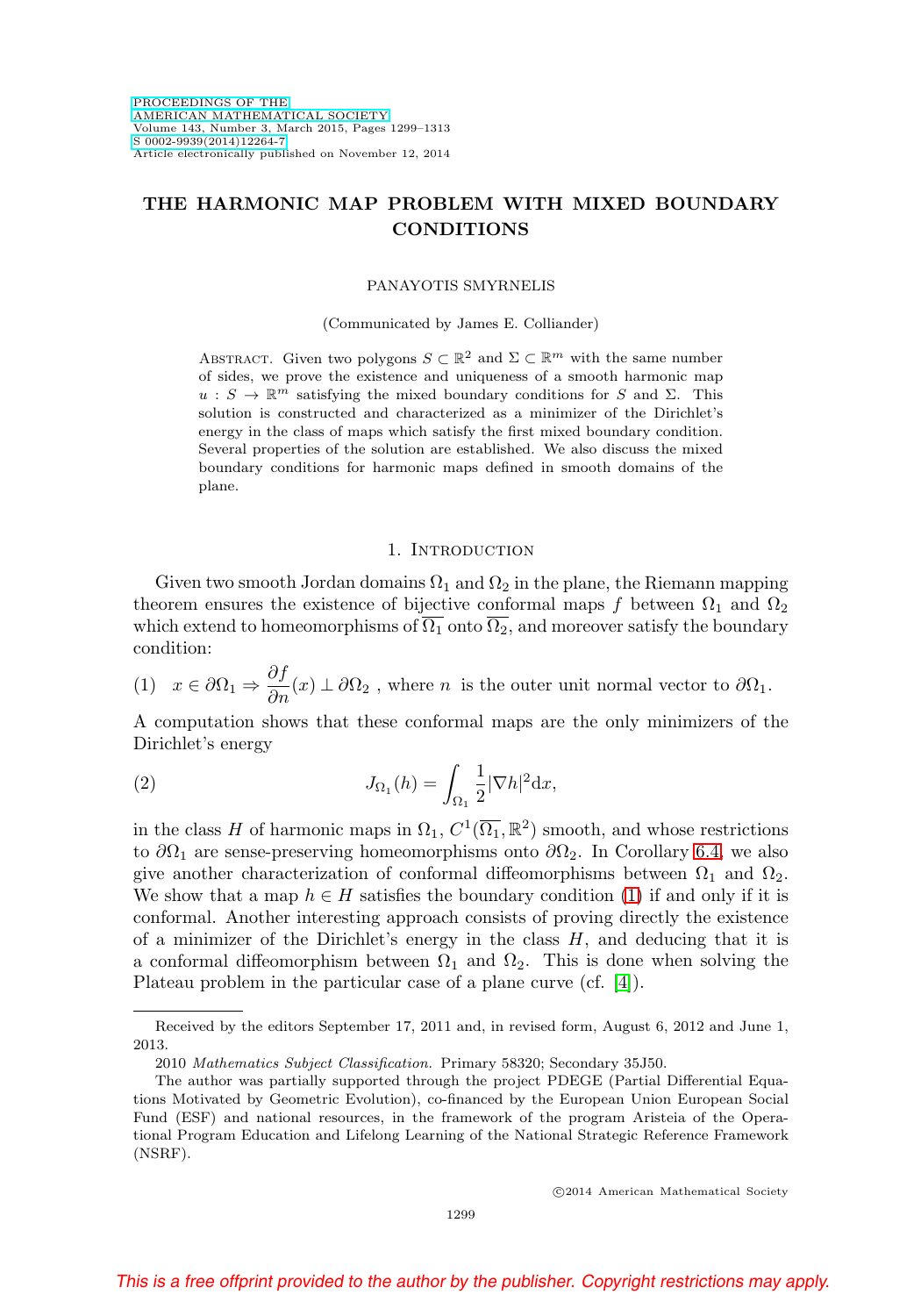In the present paper, we follow this approach when the domain  $S \subset \mathbb{R}^2$  and the target  $\Sigma \subset \mathbb{R}^m$  (with  $m \geq 2$ ) are two polygons with the same number of sides,  $n \geq 3$ . By minimizing the Dirichlet's energy in a suitable class of maps we prove the existence and uniqueness of a smooth solution  $u : S \to \mathbb{R}^m$  to the problem:

<span id="page-1-0"></span>(3) 
$$
\begin{cases} \Delta u = 0 \text{ in } S, \text{ with mixed boundary conditions:} \\ x \in S_i \Rightarrow u(x) \in \Pi_i, \\ x \in \text{int}(S_i) \Rightarrow \frac{\partial u}{\partial r_i}(x) \perp \Pi_i, \end{cases}
$$

where  $S_i$  denotes the ith side of S,  $r_i$  its outer unit normal vector, and  $\Pi_i$  the supporting line of the ith side of  $\Sigma$ . Note that the first boundary condition is different from the corresponding one for smooth domains. It imposes that u maps the vertices of S onto the corresponding vertices of  $\Sigma$ , but does not require for the restriction of u to  $\partial S$ , to be a homeomorphism onto  $\partial \Sigma$ . The second boundary condition resembles the conformal boundary condition [\(1\)](#page-0-0). However, the solution u is conformal only for triangles  $(n = 3)$ , and in some particular cases when  $n \geq 4$ . Indeed, in the case of triangles, we can compose the conformal diffeomorphisms of S and  $\Sigma$  onto the unit disk with a Möbius transformation to ensure that the vertices of S go to the vertices of  $\Sigma$ . When  $n \geq 4$  and  $\Sigma$  is flat, the polygonal constraints impose extra conditions which prevent the solution from being conformal. For instance, if S and  $\Sigma$  are two rectangles, the solution u is an affine map. With the help of the Schwarz-Christoffel formula, it is possible to obtain a necessary and sufficient condition (depending on the shape of S and  $\Sigma$ ) for the solution to be conformal. This condition however, is not of any practical use (cf. [\[1\]](#page-14-1)).

The mixed boundary conditions have been studied by Hamilton in [\[11\]](#page-14-2), where an existence result is established for harmonic maps between Riemannian manifolds with boundary. In [\[7\]](#page-14-3), harmonic maps between Riemannian polyhedra are also treated thoroughly. It seems however that variational problems with the polygonal constraints are not frequently encountered in the literature. Problem [\(3\)](#page-1-0) is similar to the Plateau problem, since the solution of [\(3\)](#page-1-0) is constructed and characterized as the only minimizer of the Dirichlet's energy in the class of maps which satisfy the first mixed boundary condition. The polygonal constraints are interesting because they provide a unique solution which in general is not conformal.

The plan of the paper is as follows. In section 2, we introduce the notation and the relevant class of maps for problem [\(3\)](#page-1-0). In section 3, we construct and characterize the solution of problem [\(3\)](#page-1-0) as a minimizer of the Dirichlet's energy. In section 4, we establish properties of the solution when  $\Sigma$  is flat, with the help of the tools available in two dimensions (e.g. the Rad´o–Kneser–Choquet theorem among others, cf. [\[6\]](#page-14-4)). We do not utilize the Riemann mapping theorem in this section and give alternative proofs of the results which can be deduced from it (cf. Proposition [4.5\)](#page-9-0). Sections 5 and 6 are independent and examine the case of smooth domains. In section 5, we emphasize the similarity between the solution of problem [\(3\)](#page-1-0) and conformal maps between smooth domains of the plane. We give a simple proof of the fact that conformal maps are also characterized as minimizers of the Dirichlet's energy. Finally, in section 6, we prove that for a harmonic map  $u : \Omega \to \mathbb{R}^m$  (with  $m \geq 1$ ) defined in a smooth domain of the plane, the conformal boundary conditions propagate to the interior of the set.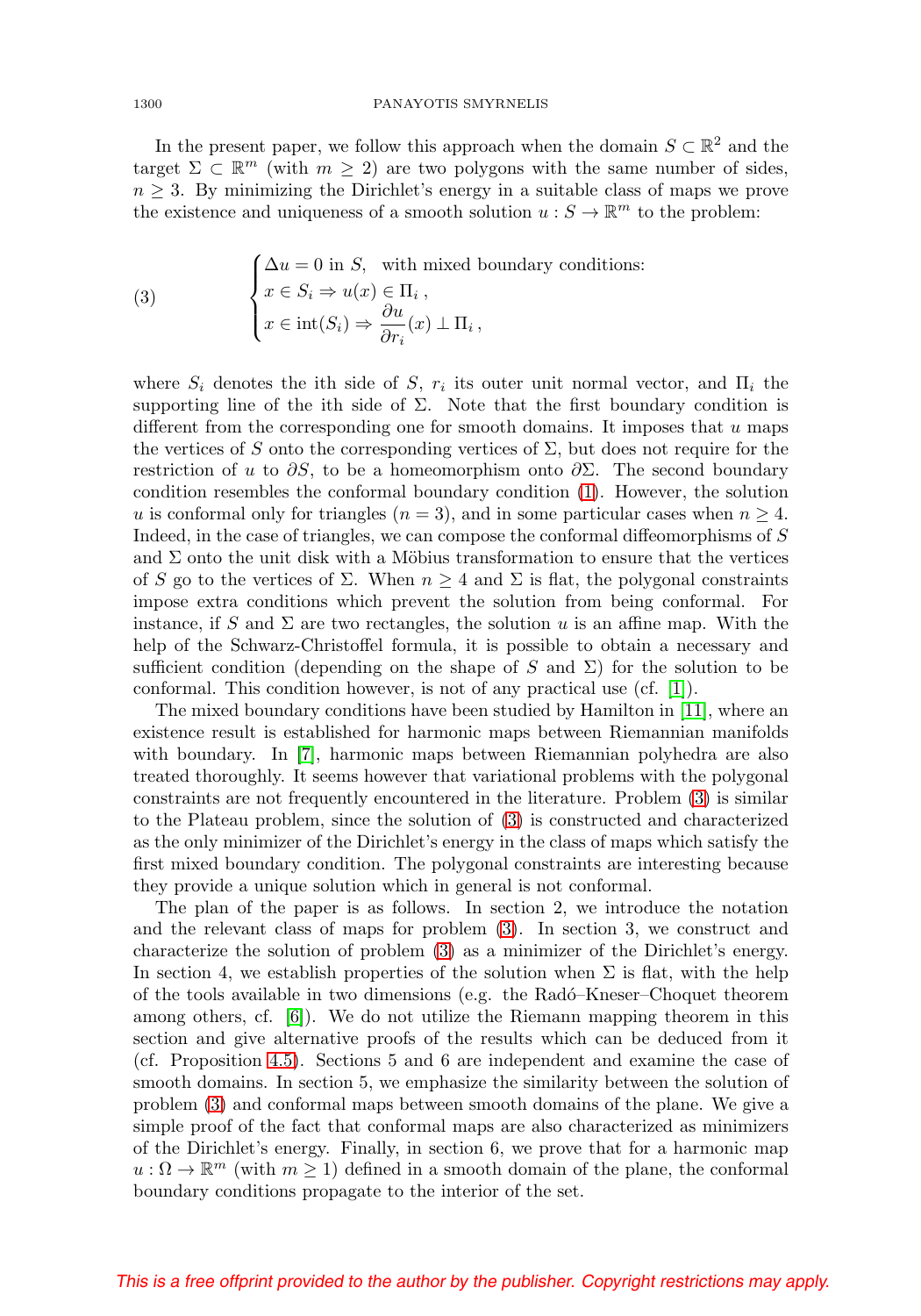

FIGURE 1. The polygons S and  $\Sigma$ .

### 2. Notation and preliminaries

Let S be an open domain of the plane, bounded by a polygonal line, whose vertices, in order from the line being described with S to the left, are  $P_1, P_2, \ldots$ ,  $P_n$ . For convenience, we set  $P_{n+1} = P_1$ . For  $i = 1, \ldots, n$ , we denote that by  $S_i$  the ith side of S, which is the closed segment  $P_iP_{i+1}$ .  $r_i$ , will be the outer unit normal vector to the side  $S_i$  while  $t_i = \frac{1}{|\overline{P_i P_{i+1}}|} \overline{P_i P_{i+1}}$  will be the tangential one.

Let us now consider for every  $i = 1, \ldots, n$ , a line  $\Pi_i \subset \mathbb{R}^m$   $(m \geq 2)$ , and suppose that two consecutive lines of this family intersect at a point, that is,  $\Pi_n \cap \Pi_1 =: T_1$ , and  $\Pi_i \cap \Pi_{i+1} =: T_{i+1}$ , for  $i = 1, ..., n-1$ . Let  $\Pi'_i$  be the line containing the origin O and parallel to  $\Pi_i$ . When the points  $T_1, \ldots, T_n$  are distinct, they define a polygon  $\Sigma \subset \mathbb{R}^m$ . Setting  $T_{n+1} = T_1$ , we can define for every  $i = 1, ..., n$ the vector  $\tau_i = \frac{1}{|\overline{T_i T_{i+1}}|} \overline{T_i T_{i+1}}$ , and denote by  $\Sigma_i$  the closed segment  $T_i T_{i+1}$ . If in addition  $m = 2$ , we can also define the vector  $\rho_i$  such that  $(\rho_i, \tau_i)$  is a positively oriented orthonormal basis.

In what follows, we shall utilize the Euclidean inner product denoted by  $\langle \cdot, \cdot \rangle$ , and the Euclidean norm  $|\cdot|$ . Given a map  $F : \mathbb{R}^2 \supset \Omega \to \mathbb{R}^m$ , we shall denote by  $F_{x_i}$  the partial derivative  $\frac{\partial F}{\partial x_i}$ , and by  $F_r := \nabla F \cdot r$ , the derivative of F in the direction of the vector  $r \in \mathbb{R}^2$ .

To construct a solution to problem [\(3\)](#page-1-0) we will minimize the Dirichlet's energy in the class

(4) 
$$
K := \{ u \in W^{1,2}(S, \mathbb{R}^m) \mid (Tr \, u)(S_i) \subset \Pi_i \; , \forall i \; 1 \leq i \leq n \}
$$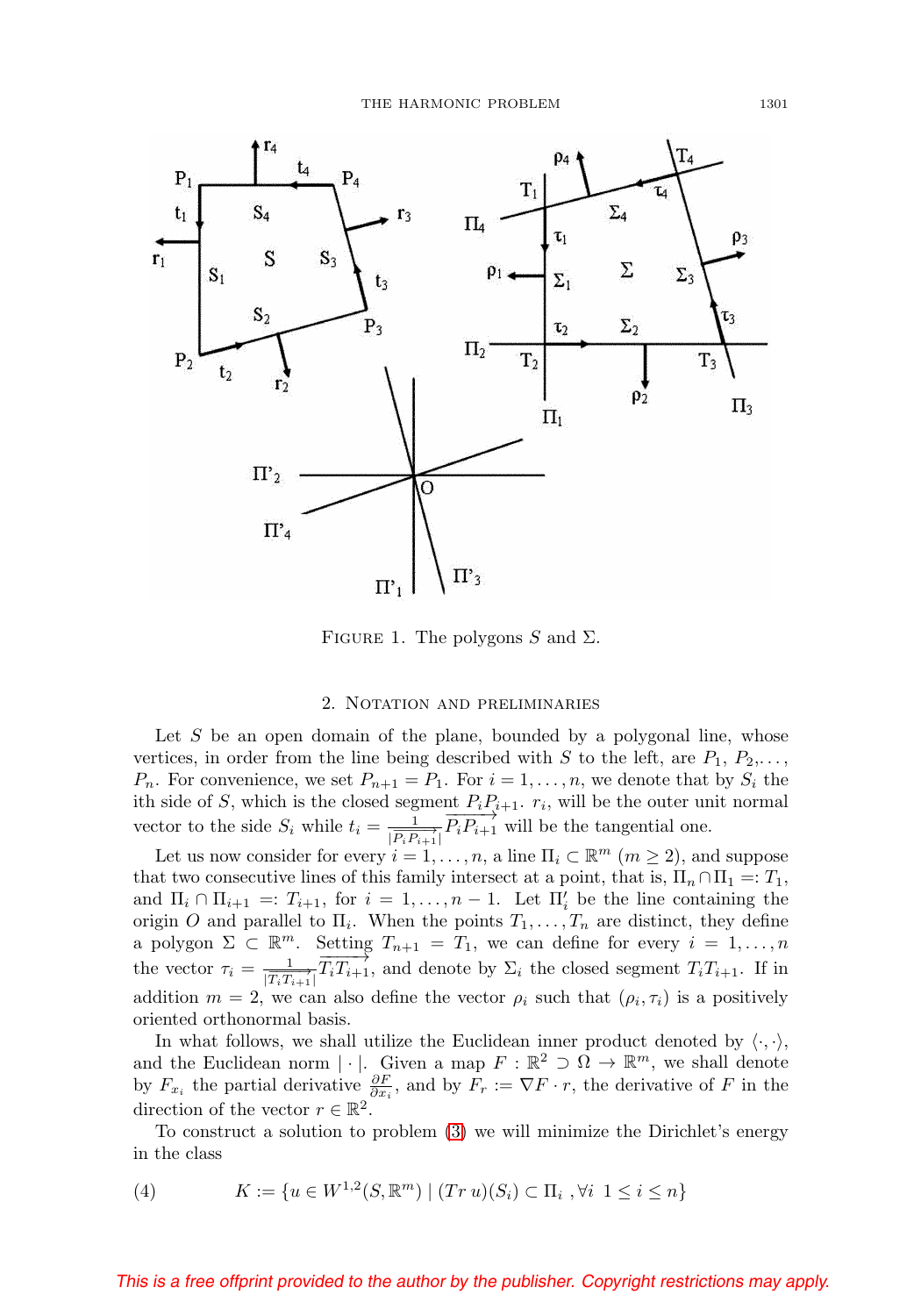of  $W^{1,2}(S,\mathbb{R}^m)$  maps such that the restriction of the trace (denoted by Tr) to each of the sides  $S_i$  of S, takes its values almost everywhere in the corresponding line  $\Pi_i$ . We shall also consider the linear subspace of  $W^{1,2}(S,\mathbb{R}^m)$ ,

(5) 
$$
E := \{ v \in W^{1,2}(S, \mathbb{R}^m) \mid (Tr \, v)(S_i) \subset \Pi'_i \; , \forall i \; 1 \leq i \leq n \}.
$$

The class K is non empty according to

<span id="page-3-1"></span>**Proposition 2.1.** There exists a map  $u_0 \in C^\infty(\overline{S}, \mathbb{R}^m) \cap K$ .

*Proof.* Let  $\rho : \mathbb{R} \to \mathbb{R}$  be a  $C^{\infty}$  increasing function such that

$$
\rho(\alpha) = \begin{cases} 0 & \text{for } \alpha \le 1/4, \\ 1 & \text{for } \alpha \ge 3/4. \end{cases}
$$

For each side  $S_i$ , we consider  $R_i := \{P_i + \alpha \overrightarrow{P_i P_{i+1}} + \beta r_i \mid -\epsilon < \alpha < 1 + \epsilon , |\beta| < \epsilon \}$ an open rectangle of width  $2\epsilon > 0$  containing  $S_i$ , and define  $\phi_i : R_i \to \mathbb{R}^m$  by  $\phi_i(P_i + \alpha \overrightarrow{P_i P_{i+1}} + \beta r_i) := T_i + \rho(\alpha) \overrightarrow{T_i T_{i+1}}$ .  $\phi_i$  is  $C^{\infty}$ , equal to  $T_i$  (respectively  $T_{i+1}$ ) in a neighborhood of  $P_i$  (respectively  $P_{i+1}$ ), and satisfies  $\phi_i(S_i)=\Sigma_i$ . Furthermore, if  $\epsilon$  is small enough,  $\phi_i \equiv \phi_{i+1} \equiv T_{i+1}$  in  $R_i \cap R_{i+1}$ . Thus in  $\Omega := R_1 \cup ... \cup R_n$ , which is a neighborhood of  $\partial S$ , we can define a smooth map  $\phi$  by setting  $\phi \equiv \phi_i$  in  $R_i$ , and take  $u_0 := \sigma \phi$ , where  $\sigma : \mathbb{R}^2 \to [0,1]$  is  $C^{\infty}$ , with support in  $\Omega$  such that  $\sigma \equiv 1$  on  $\partial S$ . Clearly, the map  $u_0$  has all the desired properties.  $\Box$ 

The next propositions establish some properties of the class K.

<span id="page-3-3"></span>**Proposition 2.2.** Let  $u_0 \in K$  be fixed. Then  $K = u_0 + E$ , and K is an affine subspace which is strongly as well as weakly closed in  $W^{1,2}(S,\mathbb{R}^m)$ .

*Proof.* The only point to check is that E is strongly closed. Let  $(v_n) \subset E$  be a sequence such that  $v_n$  converges to v in  $W^{1,2}(S,\mathbb{R}^m)$ . Then  $(Tr v_n)$  converges to  $(Trv)$  in  $L^2(\partial S,\mathbb{R}^m)$ , and for a subsequence  $(Trv_n)$  converges to  $(Trv)$  a.e. in  $\partial S$ . This implies that  $(Tr v)(S_i) \subset \Pi'_i$  a.e. and  $v \in E$ . Since K is an affine subspace of  $W^{1,2}(S,\mathbb{R}^m)$ , it is convex and therefore it is also weakly closed in  $W^{1,2}(S,\mathbb{R}^m)$ .  $\Box$ 

<span id="page-3-2"></span>**Proposition 2.3.** There exists a positive constant C such that for every  $v \in E$ ,

(6) 
$$
\|v\|_{L^2(S,\mathbb{R}^m)}^2 \leq C \|\nabla v\|_{L^2(S,\mathbb{R}^{2m})}^2.
$$

*Proof.* By homogeneity it is sufficient to prove the statement for  $v \in E$  such that  $||v||_{W^{1,2}(\mathcal{S},\mathbb{R}^m)} = 1$ . Suppose by contradiction that there exists a sequence  $(v_n) \subset E$ such that

<span id="page-3-0"></span>(7) 
$$
||v_n||_{W^{1,2}(S,\mathbb{R}^m)} = 1 \text{ and } ||v_n||_{L^2(S,\mathbb{R}^m)}^2 \ge n ||\nabla v_n||_{L^2(S,\mathbb{R}^{2m})}^2.
$$

Since  $||v_n||_{W^{1,2}(S,\mathbb{R}^m)}$  is bounded, there exists a subsequence still called  $v_n$ , such that  $v_n \rightharpoonup v$  weakly in  $W^{1,2}(S, \mathbb{R}^m)$ , and  $v_n \to v$  strongly in  $L^2(S, \mathbb{R}^m)$ . Utilizing [\(7\)](#page-3-0), we see that  $\|\nabla v_n\|_{L^2(S,\mathbb{R}^{2m})}^2 \to 0$  since  $||v_n||_{L^2(S,\mathbb{R}^m)}^2 \to ||v||_{L^2(S,\mathbb{R}^m)}^2$ . But we also have  $\nabla v_n \rightharpoonup \nabla v$  weakly in  $L^2(S, \mathbb{R}^{2m})$ , thus  $\|\nabla v\|_{L^2(S, \mathbb{R}^{2m})} \leq \liminf \|\nabla v_n\|_{L^2(S, \mathbb{R}^{2m})} = 0$ and we conclude that v is constant in S. This implies that  $v \equiv 0$  by definition of E, and contradicts the fact that  $||v||_{L^2(S,\mathbb{R}^m)} = 1$  (since  $||v_n||_{L^2}^2 + ||\nabla v_n||_{L^2}^2 = 1$ ).  $\Box$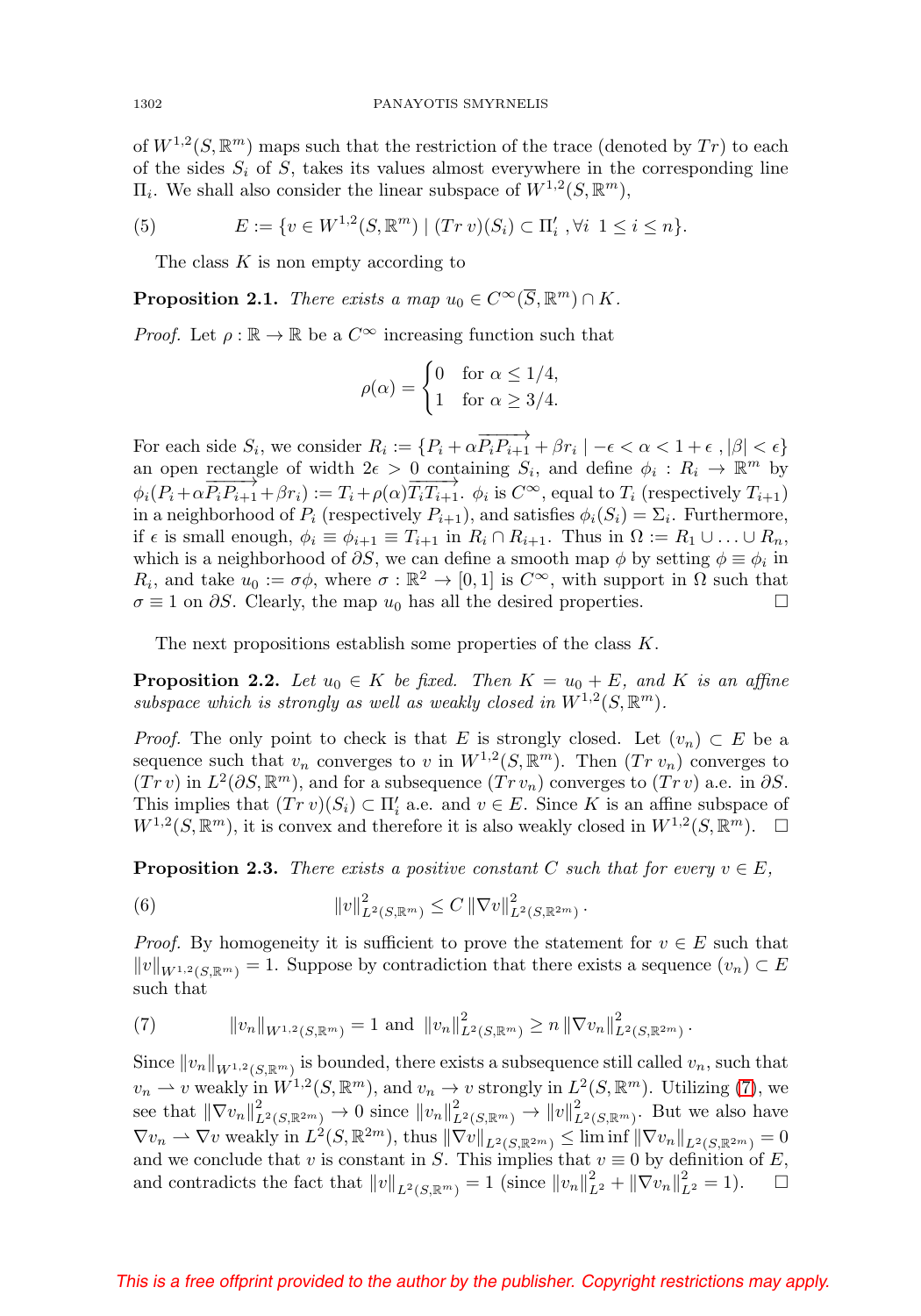### 3. The construction of the solution

Utilizing a direct method, we begin by proving the existence and uniqueness of a minimizer of the Dirichlet's energy in K.

**Theorem 3.1.** There exists a unique  $u \in K$  such that  $J_S(u) = \min_K J_S$ , where

(8) 
$$
J_S(v) := \frac{1}{2} \int_S |\nabla v|^2 dx_1 dx_2 = \frac{1}{2} \int_S (|v_{x_1}|^2 + |v_{x_2}|^2) dx_1 dx_2.
$$

Furthermore,

<span id="page-4-0"></span>(9) 
$$
\int_{S} \nabla u \nabla \xi \, dx = 0 \text{ for every } \xi \in E.
$$

*Proof.* Let  $M := \inf_{K} J_S$ , and let  $(v_n) \subset K$  be a sequence such that  $J_S(v_n) \to M$ . First, we check that  $||v_n||_{L^2(S,\mathbb{R}^m)}$  is bounded. Indeed, we can write

$$
||v_n||_{L^2}^2 \le 2 ||v_n - u_0||_{L^2}^2 + 2 ||u_0||_{L^2}^2 \text{ (where } u_0 \text{ is given by Proposition 2.1)}
$$
  
\n
$$
\le 2C ||\nabla (v_n - u_0)||_{L^2}^2 + 2 ||u_0||_{L^2}^2 \text{ (where } C \text{ is given by Proposition 2.3)}
$$
  
\n
$$
\le 4C ||\nabla v_n||_{L^2}^2 + 4C ||\nabla u_0||_{L^2}^2 + 2 ||u_0||_{L^2}^2.
$$

As a consequence  $||v_n||_{W^{1,2}(S,\mathbb{R}^m)}$  is also bounded, and for a subsequence still called  $v_n, v_n \rightharpoonup u$  weakly in  $W^{1,2}(S, \mathbb{R}^m)$ , with  $u \in K$  (cf. Proposition [2.2\)](#page-3-3). Furthermore,  $\nabla v_n \rightharpoonup \nabla u$  weakly in  $L^2(S, \mathbb{R}^{2m})$ , and thus by lower semicontinuity we deduce that  $\|\nabla u\|_{L^2(S,\mathbb{R}^m)}^2 \leq \liminf \|\nabla v_n\|_{L^2(S,\mathbb{R}^m)}^2$ . This proves that  $J_S(u) = M$ . Since u is a minimizer, and for every  $\xi \in E$  and every  $\lambda \in \mathbb{R}$ ,  $u + \lambda \xi \in K$ , we obtain that  $\frac{d}{d\lambda}\Big|_{\lambda=0}J_S(u+\lambda\xi)=\int_S\nabla u\nabla \xi\,dx=0.$  The uniqueness of the minimizer follows from this relation. Indeed, if u and v are two minimizers, taking  $\xi = v - u$  in [\(9\)](#page-4-0) for the minimizers u and v, we have  $\int_S \nabla u \nabla (v - u) \, dx = \int_S \nabla v \nabla (v - u) \, dx = 0$ , which implies that  $\|\nabla(v-u)\|_{L^2}^2 = 0$ , and by Proposition [2.3](#page-3-2) that  $u \equiv v$ .

Next, we shall establish with the help of the following lemmas that the minimizer u is smooth.

<span id="page-4-1"></span>**Lemma 3.2.** Let  $\Omega \subset \mathbb{R}^2$  be a smooth domain symmetric with respect to the  $x_1$ coordinate axis and let  $\Omega_0 = \{(x_1, x_2) \in \Omega \mid x_2 = 0\}, \Omega_+ = \{(x_1, x_2) \in \Omega \mid x_2 > 0\},\$  $\Omega_{-} = \{(x_1, x_2) \in \Omega \mid x_2 < 0\}.$  Suppose that  $u \in W^{1,2}(\Omega_+, \mathbb{R}^m)$  is such that  $(Tr u)|_{\Omega_0}(\Omega_0) \subset \mathbb{R} \times \{0\}^{m-1}$ , where  $|_{\Omega_0}$  denotes the restriction of the trace to  $\Omega_0$ . Then, the symmetric extension of u to  $\Omega$  defined by

$$
U(x) := \begin{cases} u(x_1, x_2) := (f(x_1, x_2), g(x_1, x_2)) \in \mathbb{R} \times \mathbb{R}^{m-1} & \text{for } (x_1, x_2) \in \Omega_+ \\ v(x_1, x_2) := (f(x_1, -x_2), -g(x_1, -x_2)) \in \mathbb{R} \times \mathbb{R}^{m-1} & \text{for } (x_1, x_2) \in \Omega_- \end{cases}
$$

belongs to  $W^{1,2}(\Omega,\mathbb{R}^m)$ .

*Proof.* It is obvious that  $v \in W^{1,2}(\Omega_-, \mathbb{R}^m)$ . Furthermore, if the sequence

 $\phi_m(x_1, x_2) := (\alpha_m(x_1, x_2), \beta_m(x_1, x_2)) \in \mathbb{R} \times \mathbb{R}^{m-1}$ 

of  $C^{\infty}(\overline{\Omega_+}, \mathbb{R}^m)$  smooth maps converges to u in  $W^{1,2}(\Omega_+, \mathbb{R}^m)$ , and we define for  $(x_1, x_2) \in \Omega$  the sequence

$$
\psi_m(x_1, x_2) := (\alpha_m(x_1, -x_2), -\beta_m(x_1, -x_2)) \in \mathbb{R} \times \mathbb{R}^{m-1},
$$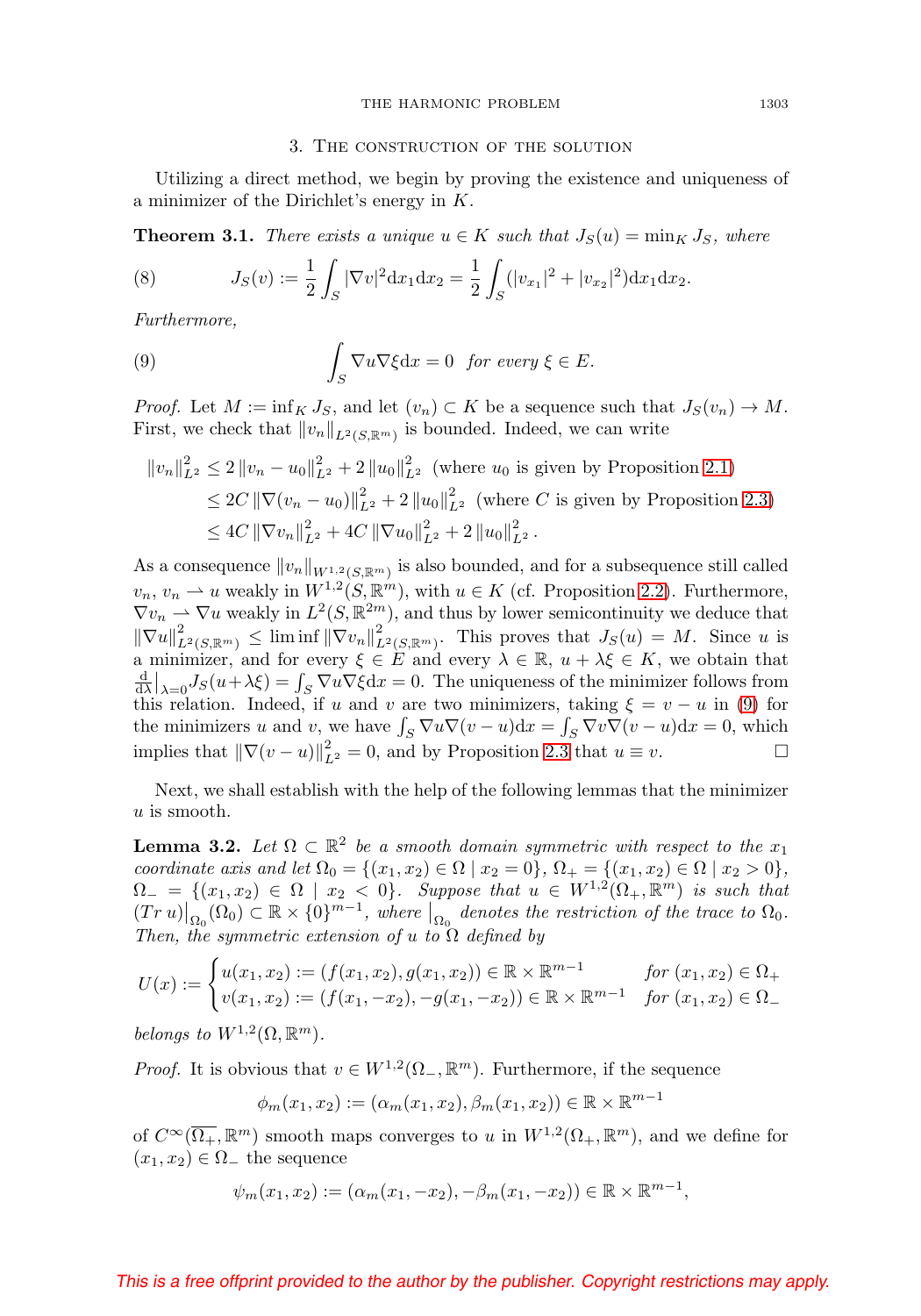it is clear that  $\psi_m$  also converges to v in  $W^{1,2}(\Omega_-, \mathbb{R}^m)$ . Since by assumption  $(Tr u)|_{\Omega_0}(\Omega_0) \subset \mathbb{R} \times \{0\}^{m-1}$ ,  $\lim_{m \to \infty} \beta_m |_{\Omega_0} = 0$  holds in  $L^2(\Omega_0, \mathbb{R}^{m-1})$  and thus

$$
(Tr\,v)|_{\Omega_0} = \lim_{m \to \infty} (\alpha_m|_{\Omega_0}, -\beta_m|_{\Omega_0}) \text{ in } L^2(\Omega_0, \mathbb{R}^m)
$$

coincides with  $(Tr u)|_{\Omega_0}$ . This implies that U defines a  $W^{1,2}(\Omega, \mathbb{R}^m)$  map.  $\Box$  $\Box$ 

<span id="page-5-0"></span>**Lemma 3.3.** Let  $\Omega$ ,  $\Omega_+$ ,  $\Omega_-$ ,  $\Omega_0$ , u and U be as in Lemma [3.2](#page-4-1). If u, in addition, satisfies

$$
\int_{\Omega_+} \nabla u \, \nabla \xi \, dx = 0 \quad \text{for every } \xi \in C_c^{\infty}(\Omega, \mathbb{R}^m) \text{ such that } \xi(\Omega_0) \subset \mathbb{R} \times \{0\}^{m-1},
$$
\n
$$
\text{then } \int_{\Omega} \nabla U \, \nabla \phi \, dx = 0 \quad \text{for every } \phi \in C_c^{\infty}(\Omega, \mathbb{R}^m).
$$

*Proof.* Every map  $\phi(x_1, x_2) := (\alpha(x_1, x_2), \beta(x_1, x_2)) \in \mathbb{R} \times \mathbb{R}^{m-1}$ , belonging to  $C_c^{\infty}(\Omega,\mathbb{R}^m)$ , can be written  $\phi = o + e$  with

$$
o = (\alpha, \gamma) \in \mathbb{R} \times \mathbb{R}^{m-1}, \text{ where } \gamma(x_1, x_2) := 1/2(\beta(x_1, x_2) - \beta(x_1, -x_2)),
$$
  

$$
e = (0, \delta) \in \mathbb{R} \times \mathbb{R}^{m-1}, \text{ where } \delta(x_1, x_2) := 1/2(\beta(x_1, x_2) + \beta(x_1, -x_2)).
$$

Clearly  $\gamma$  is odd and  $\delta$  is even with respect to  $x_2$ . We also set  $\epsilon(x_1, x_2) := \alpha(x_1, -x_2)$ and  $\psi := (\epsilon, \gamma) \in C_c^{\infty}(\Omega, \mathbb{R}^m)$ . Because of the symmetry and the fact that  $o(\Omega_0) \subset$  $\mathbb{R} \times \{0\}^{m-1}$ ,  $\psi(\Omega_0) \subset \mathbb{R} \times \{0\}^{m-1}$ , one can check that

$$
\int_{\Omega_{-}} \nabla v \, \nabla e \, dx = -\int_{\Omega_{+}} \nabla u \, \nabla e \, dx,
$$
  
and 
$$
\int_{\Omega_{-}} \nabla v \, \nabla o \, dx = \int_{\Omega_{+}} \nabla u \, \nabla \psi \, dx = 0 = -\int_{\Omega_{+}} \nabla u \, \nabla o \, dx.
$$

Thus  $\int$  $\Omega_{-}$  $\nabla U \nabla \phi \, dx = \Omega_{+}$  $\nabla U \nabla \phi \, dx$ , which establishes the Lemma.  $\Box$ 

<span id="page-5-1"></span>**Lemma 3.4.** Let  $S_1$  and  $S_2$  be two open sectors of the plane with center at the origin O, with radii  $R_1$  and  $R_2$ , and angles  $\alpha_1$  and  $\alpha_2$ , respectively. We suppose that  $\overline{S_1} \subset S_2 \cup \{O\}$  and we consider  $u : S_2 \to \mathbb{R}^m$ , a harmonic map in  $S_2$  such that  $|\nabla u| \in L^2(S_2, \mathbb{R})$ . Then,  $|x| |\nabla u(x)| \to 0$  as  $S_1 \ni x \to 0$ .

*Proof.* There exists  $\epsilon > 0$  such that for every  $x \in S_1$ ,  $B(x, \epsilon |x|) \subset S_2$ , where  $B(x, r)$  denotes the open ball of center x and radius r. Utilizing the fact that ∂u  $\frac{\partial u}{\partial x_i} \in L^2(S_2, \mathbb{R}^m)$  we obtain, thanks to the mean value theorem applied to the derivatives of u, that for  $x \in S_1$  and  $i = 1, 2$ :

$$
\left| \frac{\partial u}{\partial x_i}(x) \right| \leq \frac{1}{\pi \epsilon^2 |x|^2} \int_{B(x,\epsilon|x|)} \left| \frac{\partial u}{\partial x_i}(x) \right| dx \leq \frac{1}{\sqrt{\pi \epsilon} |x|} \left( \int_{B(x,\epsilon|x|)} \left| \frac{\partial u}{\partial x_i}(x) \right|^2 dx \right)^{1/2}
$$
  

$$
\leq \frac{1}{\sqrt{\pi \epsilon} |x|} \left( \int_{B(O,(1+\epsilon)|x|)\cap S_2} \left| \frac{\partial u}{\partial x_i}(x) \right|^2 dx \right)^{1/2},
$$

and noting that the expression in parenthesis goes to 0 as  $|x| \to 0$ , we deduce the Lemma.  $\Box$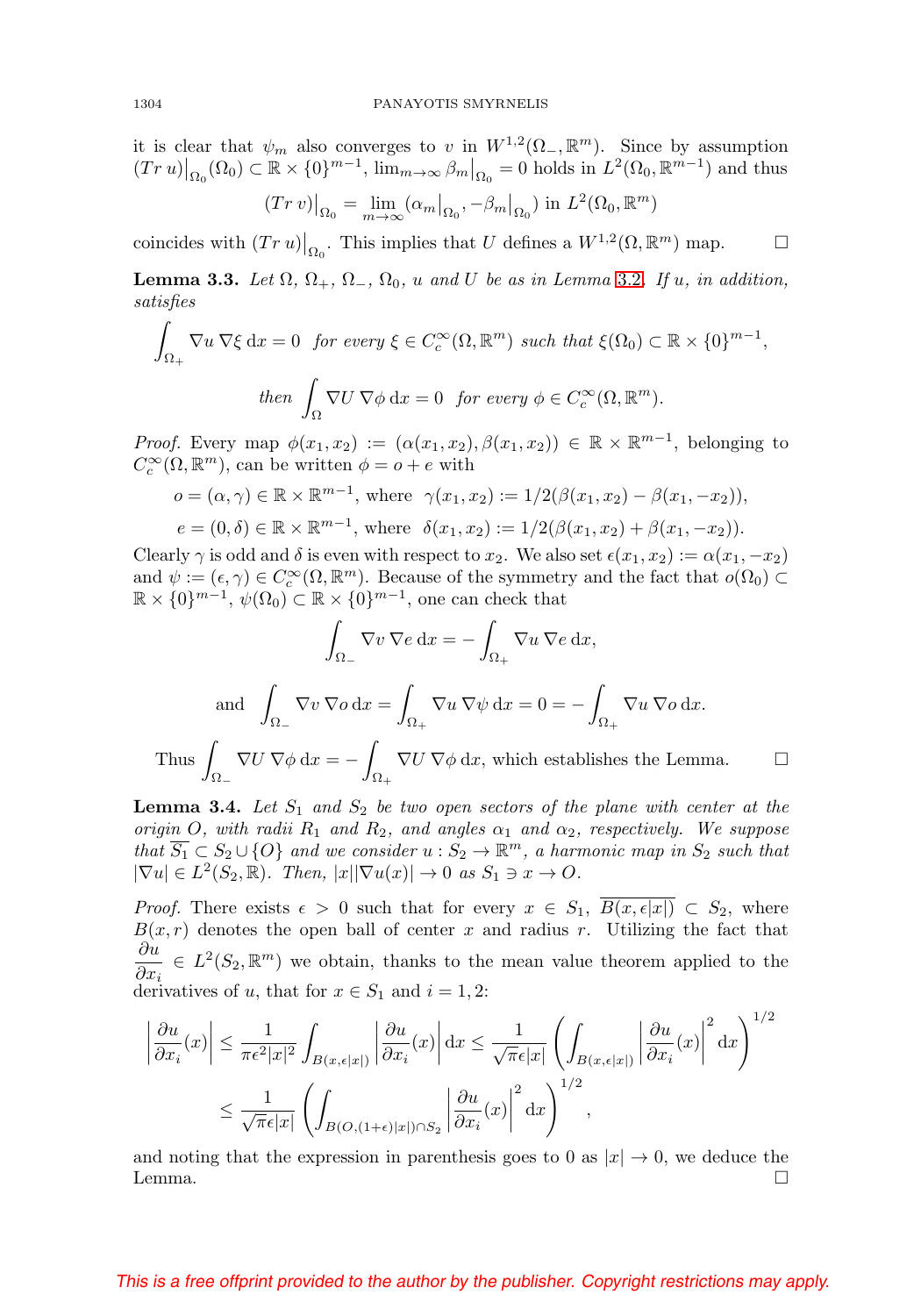Now we can state

**Theorem 3.5.** There exists in  $C(\overline{S}, \mathbb{R}^m) \cap C^{\infty}(\overline{S} \setminus \{P_1, \dots, P_n\}, \mathbb{R}^m)$  a unique solution to problem [\(3\)](#page-1-0) which is the minimizer u. Furthermore, in a neighborhood of each vertex  $P_i$ ,  $i = 1, \ldots, n$ , the following estimate holds:

<span id="page-6-1"></span>(10) 
$$
|x - P_i||\nabla u(x)| \to 0 \text{ as } \overline{S} \setminus \{P_i\} \ni x \to P_i.
$$

*Proof.* To prove that the minimizer  $u$  has the required smoothness we will proceed step by step. Choosing in [\(9\)](#page-4-0)  $\xi \in C_c^{\infty}(S, \mathbb{R}^m) \subset E$ , we immediately see that u is a weak solution to  $\Delta u = 0$  in S and therefore a  $C^{\infty}(S, \mathbb{R}^m)$  classical one. Next, let us choose a point  $x \in \text{int}(S_i)$ . Thanks to Lemma [3.2,](#page-4-1) we can extend u symmetrically with respect to the  $\Pi_i$  line, to a Sobolev map defined in a neighborhood  $\Omega$  of x. According to Lemma [3.3,](#page-5-0) and since [\(9\)](#page-4-0) holds for every  $\xi \in C_c^{\infty}(\Omega, \mathbb{R}^m)$  such that  $\xi(S_i \cap \Omega) \subset \Pi'_i$ , we deduce that the extension of u is harmonic in  $\Omega$ , and thus u is smooth in the interior of the sides of S. Furthermore, since we have extended u symmetrically,  $u$  satifies the second boundary condition of problem  $(3)$ , that is  $x \in \text{int}(S_i) \Rightarrow \frac{\partial u}{\partial x}$  $\frac{\partial u}{\partial r_i}(x) \perp \Pi_i$ . It remains to show the continuity of u up to the vertices. The points  $x \in S$  near the vertex  $P_i$  belong to a sector with center  $P_i$  and angle  $\alpha_i$ , bounded by the sides  $S_{i-1}$  and  $S_i$ . Let us describe them with the help of the polar coordinates  $r = |x - P_i|$  and  $\theta = (t_i, x - P_i)$ , and the positively oriented orthonormal basis  $(e_r := (x - P_i)/r, e_{\theta})$ . Since u can be extended symmetrically on both sides  $S_{i-1}$  and  $S_i$ , to a harmonic and Sobolev map defined in a larger sector, Lemma [3.4](#page-5-1) applies and gives [\(10\)](#page-6-1). As a consequence,

<span id="page-6-2"></span>(11) 
$$
|u(r,\phi)-u(r,0)| \leq \left| \int_0^{\phi} \frac{\partial u}{\partial \theta}(r,\theta) d\theta \right| \leq \int_0^{\phi} r \left| \frac{\partial u}{\partial e_{\theta}}(r,\theta) \right| d\theta \to 0 \text{ as } r \to 0,
$$

the convergence being uniform in  $\phi \in [0, \alpha_i]$ . Taking  $\phi = \alpha_i$ , and recalling that  $u(r, \alpha_i) \in \Pi_{i-1}$  and  $u(r, 0) \in \Pi_i$ , we obtain that necessarily  $u(r, 0) \to T_i$  as  $r \to 0$ . This, combined with [\(11\)](#page-6-2) again, shows the continuity of u at  $P_i$ . To prove uniqueness, suppose that u and v are two solutions in  $C(\overline{S}, \mathbb{R}^m) \cap C^{\infty}(\overline{S} \setminus \{P_1, \dots, P_n\}, \mathbb{R}^m)$ and apply the maximum principle to  $|v-u|^2$ . We have  $\Delta |v-u|^2 = 2|\nabla (v-u)|^2 \geq 0$ ,  $|v - u|^2(P_i) = 0$ , and  $\frac{\partial |v - u|^2}{\partial u}$  $\frac{\partial v - u|^2}{\partial r_i}(x) = 2\left\langle (v - u)(x), \frac{\partial v}{\partial r_i}(x) - \frac{\partial u}{\partial r_i}(x) \right\rangle = 0$  for  $x \in \text{int}(S_i)$ , because of the two boundary conditions. Thus, necessarily  $u \equiv v$ .  $\Box$ 

### 4. Some properties of the solution when the target is a flat polygon

In this section we suppose that  $\Sigma$  is an open domain of the plane, bounded by a polygonal line, whose vertices, in order from the line being described with  $\Sigma$  to the left, are  $T_1, T_2, \ldots, T_n$ . We will establish some properties of the solution  $u : S \to \mathbb{R}^2$ to problem [\(3\)](#page-1-0) when the target  $\Sigma$  is such a flat polygon.

The Proposition below states that the Dirichlet's energy of  $u$  is always greater or equal to the area of  $\Sigma$ . For instance when S and  $\Sigma$  are two rectangles, u is an affine map and it is possible to compute  $J_S(u) = \frac{|\Sigma_1|^2 |S_2|^2 + |\Sigma_2|^2 |S_1|^2}{2|S_1||S_2|}$ , where we have

<span id="page-6-0"></span> $1(10)$  $1(10)$  is a general estimate which holds for all polygons and will be sufficient for our present purpose. A more precise estimate depending on the ratio of the angles at the vertices  $T_i$  and  $P_i$  can be obtained for similar elliptic problems in corner domains (cf. [\[5\]](#page-14-5)). In our context, this sharper estimate can be established with the help of complex analysis, observing that a harmonic map  $h: S \to \mathbb{R}^2$  can be written  $h = \phi + \overline{\psi}$ , with  $\phi$  and  $\psi$  holomorphic.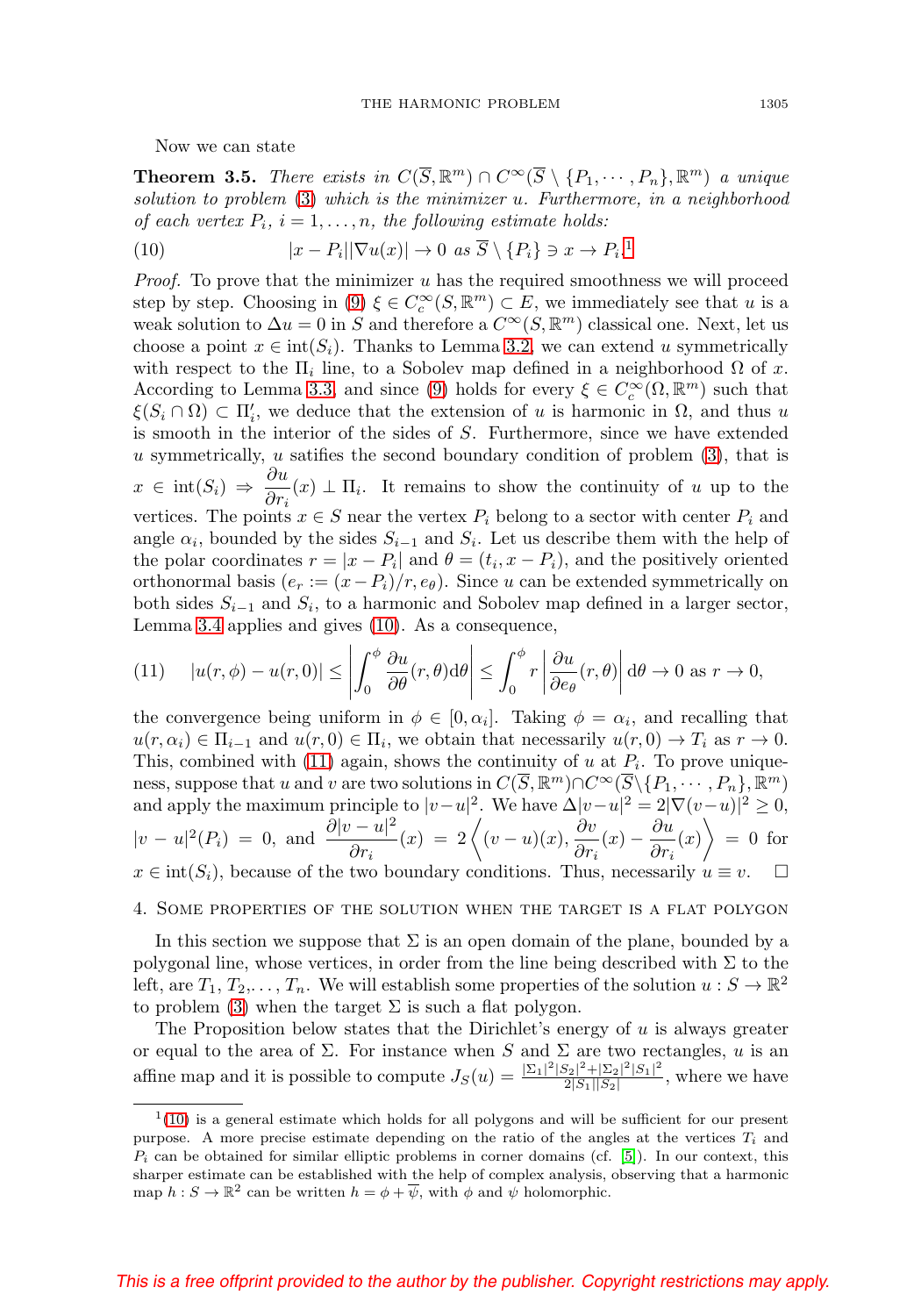denoted by |.| the length of the sides of the two rectangles. One can also see that  $J_S(u)$  equals the area of  $\Sigma$  if and only if S is similar to  $\Sigma$ , in which case u is a similarity transformation.

### <span id="page-7-2"></span>**Proposition 4.1.**

<span id="page-7-0"></span>(12) 
$$
\int_{S} \det(\nabla u) = |\Sigma| \leq J_{S}(u), \text{ where } |\Sigma| \text{ denotes the area of } \Sigma,
$$

and equality holds if and only if u is holomorphic in S.

*Proof.* We first note that since  $2|\det(\nabla u)| \leq |\nabla u|^2$ ,  $\det(\nabla u)$  is integrable in S. Furthermore, if  $(f,g)$  are the two components of u, we have

$$
|\nabla u|^2 - 2 \det(\nabla u) = (f_{x_1} - g_{x_2})^2 + (f_{x_2} + g_{x_1})^2,
$$

and from this expression it follows that equality holds in [\(12\)](#page-7-0) if and only if the Cauchy-Riemann equations are satisfied by  $u$  in  $S$ . To prove that the integral over S of the Jacobian of u is equal to the area of  $\Sigma$ , we need to introduce the vector field  $X := (\det(u, u_{x_2}), \det(u_{x_1}, u))$  defined in  $\overline{S} \setminus \{P_1, \cdots, P_n\}$ . For every positively oriented orthonormal basis  $(r, t)$ , we have:  $X \cdot r = \det(u, u_t)$ , and in addition div  $X = 2 \det(\nabla u)$ . Now, we consider for every vertex  $P_i$ , the arc  $\Gamma_i(\epsilon) :=$  ${x \in \overline{S} \mid |x - P_i| = \epsilon}$  where  $\epsilon > 0$  is small. The arcs  $\Gamma_i(\epsilon)$  and the sides  $S_i$  bound an open domain called  $S(\epsilon)$ . We also define the segments  $S_i(\epsilon) := S_i \cap S(\epsilon)$ . To each point of  $\partial S(\epsilon)$ , we associate the positively oriented orthonormal basis  $(r, t)$ , where  $r$  is the outer unit normal vector and  $t$  the tangential one. The divergence theorem applied to X in  $S(\epsilon)$  gives:

<span id="page-7-1"></span>(13) 
$$
\int_{S(\epsilon)} 2 \det(\nabla u) = \sum_{i=1}^n \int_{\Gamma_i(\epsilon)} \det(u, u_t) + \sum_{i=1}^n \int_{S_i(\epsilon)} \det(u, u_{t_i}),
$$

and we note that by [\(10\)](#page-6-1), the first term in the right-hand side of [\(13\)](#page-7-1)

$$
A(\epsilon) = \sum_{i=1}^{n} \int_{\Gamma_i(\epsilon)} \det(u, u_t) \to 0 \text{ as } \epsilon \to 0.
$$

Let us compute the other term in [\(13\)](#page-7-1):

$$
B(\epsilon) = \sum_{i=1}^{n} \int_{S_i(\epsilon)} \det(u, u_{t_i}) = \sum_{i=1}^{n} \int_{S_i(\epsilon)} |u||u_{t_i}| \sin(u, u_{t_i}) = \sum_{i=1}^{n} \int_{S_i(\epsilon)} \langle u, \rho_i \rangle \langle u_{t_i}, \tau_i \rangle
$$
  
= 
$$
\sum_{i=1}^{n} h_i \int_{S_i(\epsilon)} \langle u_{t_i}, \tau_i \rangle, \text{ since } \langle u, \rho_i \rangle \equiv h_i \text{ in } S_i(\epsilon).
$$

From this expression we have as  $\epsilon \to 0$ , denoting by  $|\Sigma_i|$  the length of the side  $\Sigma_i$ :

$$
B(\epsilon) \rightarrow \sum_{i=1}^{n} h_i |\Sigma_i| = 2|\Sigma|
$$
, by the divergence theorem applied to the identity.

Thus, 
$$
\lim_{\epsilon \to 0} \int_{S(\epsilon)} 2 \det(\nabla u) = \int_S 2 \det(\nabla u) = 2|\Sigma|
$$
.

We will need the next Lemma to establish properties of the conjugate map of  $u$ .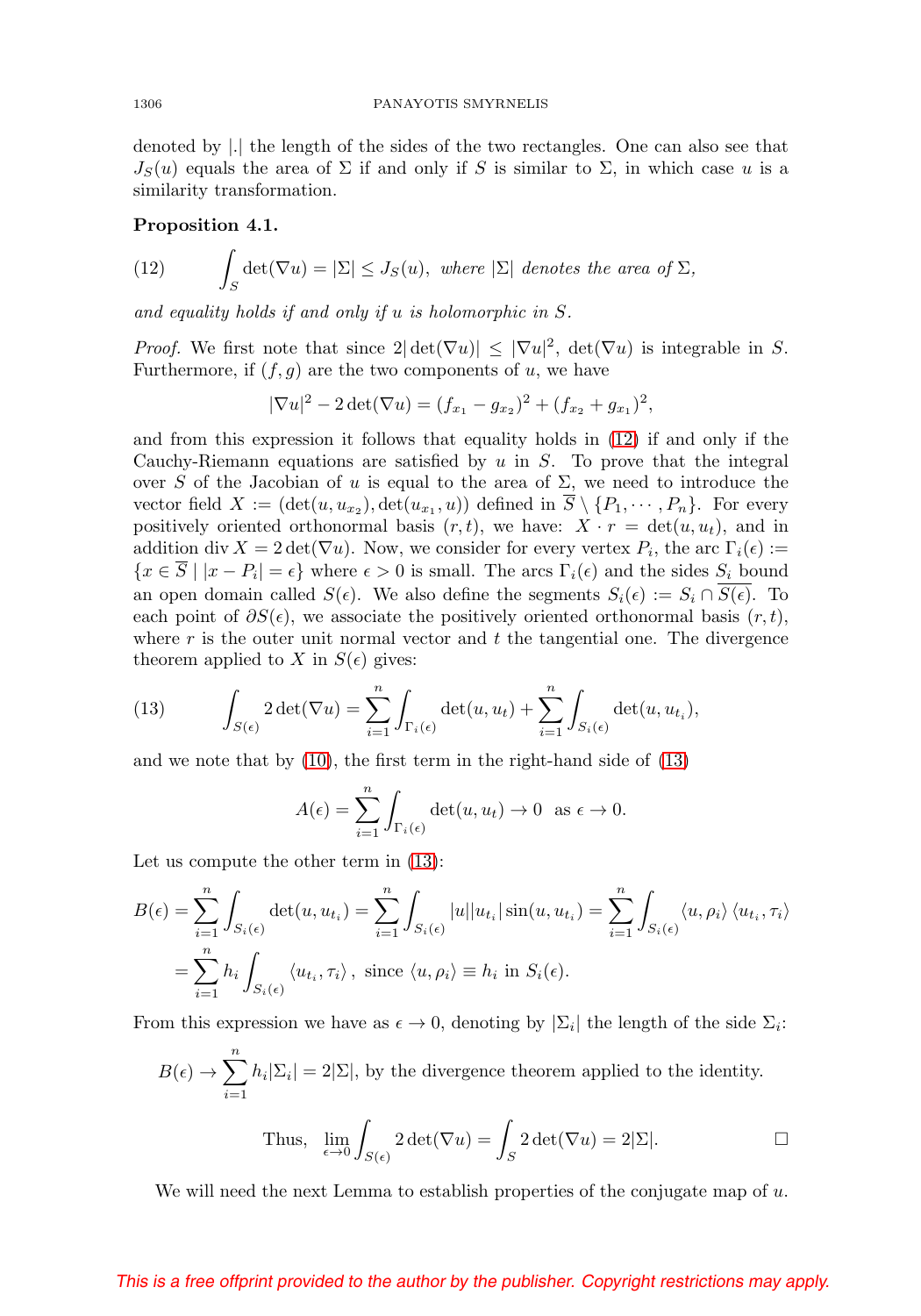<span id="page-8-3"></span>**Lemma 4.2.** For every  $i = 1, \ldots, n$ , the limit  $L_i$  of

<span id="page-8-1"></span>(14) 
$$
\int_{AB} \frac{\partial u}{\partial r_i} \quad as \quad \text{int}(S_i) \ni A \to P_i \quad and \quad \text{int}(S_i) \ni B \to P_{i+1} \quad exists.
$$

<span id="page-8-2"></span>(15) *Furthermore,* 
$$
\sum_{i=1}^{n} L_i = 0.
$$

*Proof.* For every  $i = 1, ..., n$ , let  $C_i(\epsilon, R) := \{x \in \overline{S} \mid \epsilon \leq |x - P_i| \leq R\}$  be the set bounded by the segments  $S_{i-1}(\epsilon, R) \subset S_{i-1}$  and  $S_i(\epsilon, R) \subset S_i$ , and the arcs  $\Gamma_i(\epsilon) := \{x \in \overline{S} \mid |x - P_i| = \epsilon\}$  and  $\Gamma_i(R) := \{x \in \overline{S} \mid |x - P_i| = R\}.$  Green's formula applied to u in  $C_i(\epsilon, R)$  gives

<span id="page-8-0"></span>(16) 
$$
0 = \int_{\Gamma_i(\epsilon)} \frac{\partial u}{\partial n} + \int_{\Gamma_i(R)} \frac{\partial u}{\partial n} + \int_{S_{i-1}(\epsilon,R)} \frac{\partial u}{\partial r_{i-1}} + \int_{S_i(\epsilon,R)} \frac{\partial u}{\partial r_i},
$$

where we have denoted by n the outer unit normal vector to the arcs  $\Gamma_i(\epsilon)$  and  $\Gamma_i(R)$ . By [\(10\)](#page-6-1), we note that the first integral in [\(16\)](#page-8-0) goes to 0 as  $\epsilon \to 0$  while the third and the fourth are scalar multiples of the vectors  $\rho_{i-1}$  and  $\rho_i$ , respectively. This implies that the limits in [\(14\)](#page-8-1) exist. In the same way, by applying again Green's formula to u in the domain  $S(\epsilon)$  defined in the proof of Proposition [4.1,](#page-7-2) one can prove [\(15\)](#page-8-2).  $\Box$ 

Now, we can introduce the conjugate harmonic map of  $u$ , denoted by  $u^*$  and which is defined by the equations  $u_{x_1} = u_{x_2}^*$  and  $u_{x_2} = -u_{x_1}^*$ . One can check that  $|\nabla u^*| = |\nabla u|$ ,  $\det(\nabla u^*) = \det(\nabla u)$ , and that for every positively oriented orthonormal basis  $(r, t)$ :  $u_r = u_t^*$ . Furthermore, it follows from Lemma [4.2](#page-8-3) that  $u^* \in C(\overline{S}, \mathbb{R}^2) \cap C^\infty(\overline{S} \setminus \{P_1, \cdots, P_n\}, \mathbb{R}^2)$ , and has the following properties for every  $i = 1, \ldots, n$ :

(i) 
$$
u^*(P_i) := T_i^*
$$
 with  $T_{i+1}^* = T_i^* + L_i$ ,  
\n(ii)  $x \in S_i \Rightarrow (u^*(x) - T_i^*) || \rho_i$ ,  
\n(iii)  $x \in \text{int}(S_i) \Rightarrow \frac{\partial u^*}{\partial r_i}(x) \perp \rho_i$ .

As a consequence of (ii) and (iii),  $u^*$  satisfies the mixed boundary conditions (cf. [\(3\)](#page-1-0)). However, the points  $T_i^*$  may not always define a polygon. A sufficient condition to ensure this when  $\Sigma$  is convex, is that  $\langle L_i, \rho_i \rangle > 0$  for every  $i = 1, \ldots, n$ . With the help of the conjugate harmonic map we prove

<span id="page-8-4"></span>**Theorem 4.3.** When  $\Sigma$  is convex, the following statements are equivalent:

- (i)  $\langle u_{t_i}(x), \tau_i \rangle > 0$  for every  $i = 1, \ldots, n$  and every  $x \in \text{int}(S_i)$ ,
- (ii) u is a diffeomorphism of S onto  $\Sigma$ ,
- (iii)  $u(\overline{S}) \subset \overline{\Sigma}$  (this property is called 'positivity' of u),
- (iv)  $\langle u_{r_i}(x), \rho_i \rangle > 0$  for every  $i = 1, ..., n$  and every  $x \in \text{int}(S_i)$ .

Futhermore, if one of the conditions above holds, u is a homeomorphism of  $\overline{S}$  onto  $\overline{\Sigma}$ , and  $u^{-1} \in C^{\infty}(\overline{\Sigma} \setminus \{T_1, \cdots, T_n\}, \mathbb{R}^2)$ .

*Proof.* (*i*)  $\Rightarrow$  (*ii*). If (*i*) is satisfied, then the restriction of u to  $\partial S$  is a homeomorphism onto  $\partial \Sigma$ . According to the Radó–Kneser–Choquet theorem, this implies that u is a diffeomorphism of S onto  $\Sigma$ .  $(ii) \Rightarrow (iii)$  is clear since u is continuous in S. To see that  $(iii) \Rightarrow (iv)$ , we shall apply Hopf's Lemma to the harmonic functions  $g_i(x) = \langle u(x), \rho_i \rangle$  for  $i = 1, \ldots, n$ . Since u is supposed positive and  $\Sigma$  convex, the maximum of  $g_i$  is attained at any interior point x of  $S_i$ , and thus  $\langle u_{r_i}(x), \rho_i \rangle > 0$ .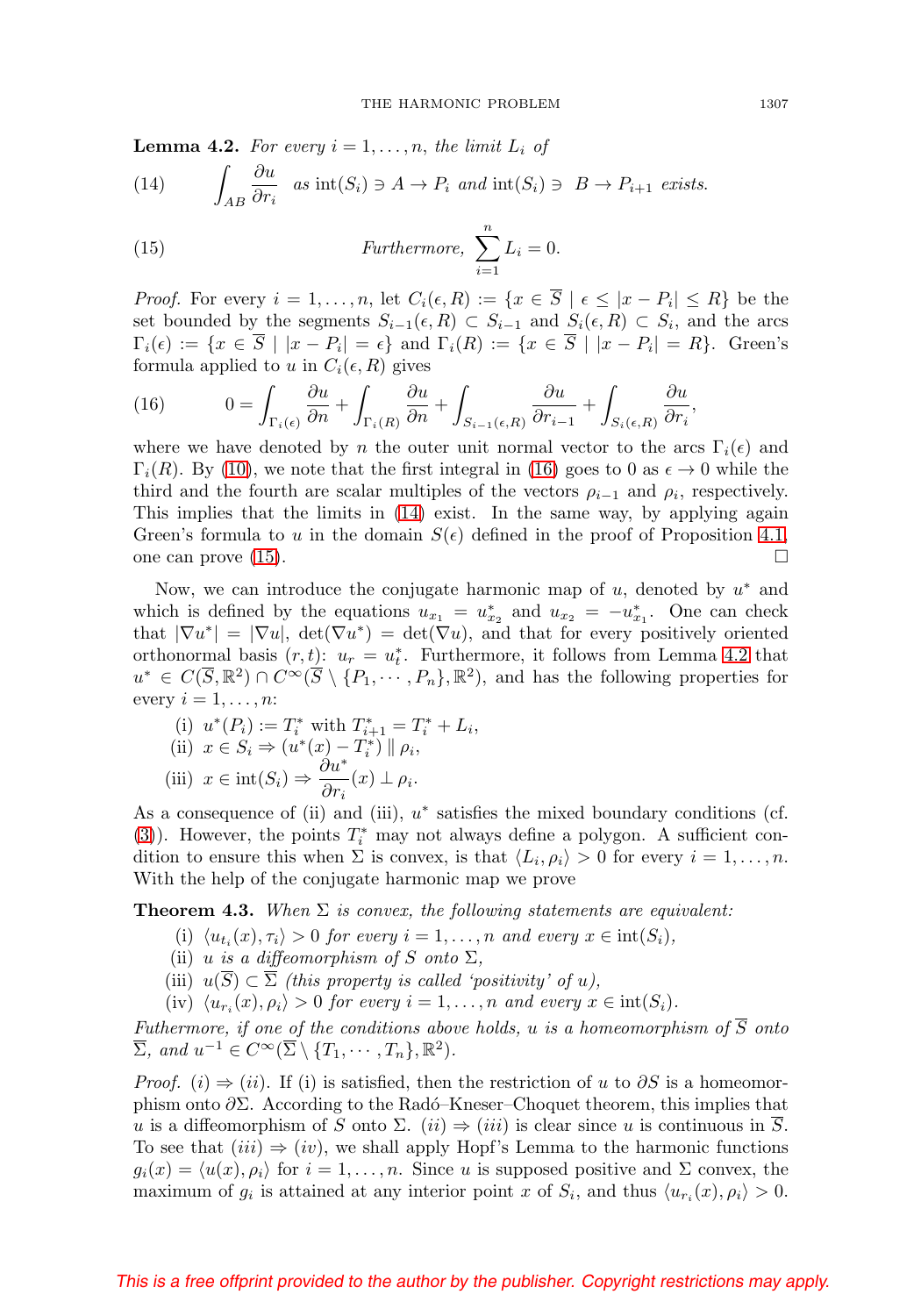$(iv) \Rightarrow (i)$  will be established with the help of the conjugate map  $u^*$ . When  $\Sigma$ is convex, (iv) is sufficient to ensure that the points  $T_i^*$  define a convex polygon  $\Sigma^*$ , such that  $\tau_i^* := \frac{1}{|\overrightarrow{T_i}^* \overrightarrow{T_{i+1}}|}$  $\overrightarrow{T_i^*T_{i+1}^*} = \rho_i$ . Since  $\langle u_{t_i}^*(x), \tau_i^* \rangle = \langle u_{r_i}(x), \rho_i \rangle > 0$  for every  $x \in \text{int}(S_i)$ ,  $u^*$  satifies (i) and thus also (iv). Noting that the outer unit normal vector to the side  $T_i^* T_{i+1}^*$  is  $\rho_i^* = -\tau_i$ , and writing (iv) for  $u^*$ , we obtain  $\langle u_{r_i}^*(x), \rho_i^* \rangle = \langle u_{t_i}(x), \tau_i \rangle > 0$ . Now that we have proved all the equivalences it remains to show that  $u^{-1}$  is defined and smooth. The fact that  $u : \overline{S} \to \overline{\Sigma}$  is one-to-one and onto is a consequence of (i) and (ii). The smoothness of  $u^{-1}$  in  $\Sigma$ results from (ii). To see that  $u^{-1}$  is smooth in the interior of the sides of  $\Sigma$ , take  $y \in \text{int}(\Sigma_i)$  with preimage  $x \in \text{int}(S_i)$ . Conditions (i) and (iv) ensure that the Jacobian of u at x does not vanish, and thus u and  $u^{-1}$  are local diffeomorphisms in neighborhoods of x and y, respectively. To prove the continuity of  $u^{-1}$  at the vertices  $T_i$ , we proceed by contradiction. Let us take a sequence  $(y_n) \subset \overline{\Sigma}$  such that  $y_n \to T_i$ , and  $u^{-1}(y_n) := x_n$  does not converge to  $P_i$ . Then, there exists a subsequence  $x_{n_k}$  which converges in  $\overline{S}$  to a point  $P \neq P_i$ , and utilizing the continuity of u, we obtain  $y_{n_k} \to u(P) \neq T_i$ .

<span id="page-9-1"></span>**Corollary 4.4.** If  $\Sigma$  is convex, and u is holomorphic in S, then u is a conformal diffeomorphism of S onto  $\Sigma$ .

*Proof.* We shall prove by contradiction that  $u(\overline{S}) \subset \overline{\Sigma}$  and then utilizing Theorem [4.3,](#page-8-4) the statement of the Corollary will follow. As in the proof of Theorem [4.3,](#page-8-4) we consider the harmonic functions  $g_i(x) = \langle u(x), \rho_i \rangle$  for  $i = 1, \ldots, n$ . If  $u(S) \nsubseteq \Sigma$ , we can suppose that for instance the maximum of  $g_1$  is positive. Let  $x \in \overline{S}$  be a point where it is attained. We first note that x cannot be a vertex of S or belong to  $S_1$ since  $g_1 \equiv 0$  on  $S_1$ . If x is an interior point of S, then by the maximum principle  $g_1$ is constant, and this contradicts the fact that  $u(P_i) = T_i$  for every i. If  $x \in \text{int}(S_i)$ with  $i \neq 1$ , then  $\frac{\partial u}{\partial t_i}(x) = 0$ , and since u is holomorphic we have  $\frac{\partial u}{\partial r_i}(x) = 0$ , which contradicts Hopf's Lemma and completes the proof. We mention that Corollary [4.4](#page-9-1) can also be deduced from the argument principle.

In the case of triangles, for  $n = 3$ , the Riemann mapping theorem ensures the existence of a conformal diffeomorphism between S and  $\Sigma$  which is a solution to problem [\(3\)](#page-1-0). We are now going to prove this result, utilizing the arguments developed before.

<span id="page-9-0"></span>**Proposition 4.5.** When S and  $\Sigma$  are triangles, the map u is a conformal diffeomorphism of S onto  $\Sigma$ .

*Proof.* We first establish that for  $i = 1, 2, 3$ ,

<span id="page-9-2"></span>(17) 
$$
\int_{S} |\nabla u|^{2} = h_{i} \langle L_{i}, \rho_{i} \rangle,
$$

where  $h_i := \langle \overrightarrow{T_{i-1}T_i}, \rho_i \rangle$  is the height of  $\Sigma$  corresponding to the basis  $\Sigma_i$ . We shall once again apply Green's formula to u in the domain  $S(\epsilon)$  (cf. the proof of Proposition [4.1\)](#page-7-2), supposing that the origin O coincides with the vertex  $T_{i-1}$ . Due to the boundary conditions, we obtain:

$$
\int_{S(\epsilon)} |\nabla u|^2 = \sum_{j=1}^3 \int_{\Gamma_j(\epsilon)} \langle u, u_n \rangle + \int_{S_i(\epsilon)} \langle u, u_{r_i} \rangle,
$$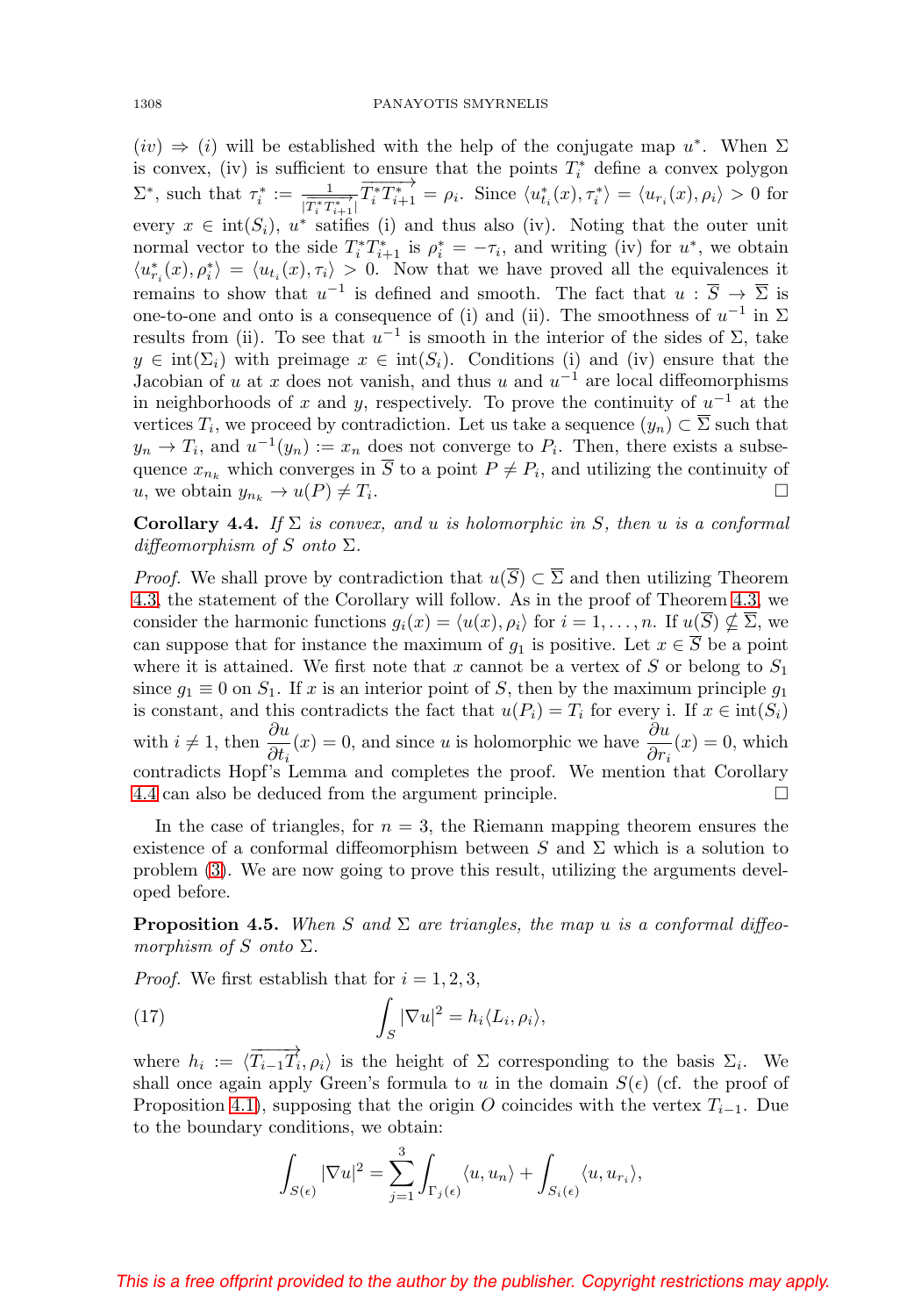where we have denoted by n the outer unit normal vector to the arcs  $\Gamma_i(\epsilon)$ . Then, recalling [\(10\)](#page-6-1), we deduce that

$$
\int_{S} |\nabla u|^2 = \lim_{\epsilon \to 0} \int_{S_i(\epsilon)} \langle u, u_{r_i} \rangle = h_i \langle L_i, \rho_i \rangle.
$$

As it was mentioned before,  $\langle L_i, \rho_i \rangle > 0$ , which results from [\(17\)](#page-9-2), ensures that the conjugate map  $u^*$  is a solution to problem [\(3\)](#page-1-0) with target a triangle  $\Sigma^*$ . Let us denote by  $h_i^*$ , its heights corresponding to the sides  $\sum_i^*$ , by  $\rho_i^* = -\tau_i$  the outer unit normal vector to  $\Sigma_i^*$ , and by  $\tau_i^* = \rho_i$  the tangential one. Now, if we consider the integrals  $L_i^*$  of  $u^*$  defined by [\(14\)](#page-8-1), we see that  $\langle L_i^*, \rho_i^* \rangle = |\Sigma_i|$ , where $|.|$  denotes the length of a side. Similarly, we have  $\langle L_i, \rho_i \rangle = |\Sigma_i^*|$ , and since  $J_S(u) = J_S(u^*)$ , we obtain by [\(17\)](#page-9-2):

<span id="page-10-0"></span>(18) 
$$
2 J_S(u) = h_i |\Sigma_i^*| = h_i^* |\Sigma_i| \text{ for } i = 1, 2, 3.
$$

But according to Proposition [4.1,](#page-7-2) we have since the Jacobians of u and  $u^*$  are equal:

<span id="page-10-1"></span>(19) 
$$
2 \int_{S} \det(\nabla u) = h_i |\Sigma_i| = h_i^* |\Sigma_i^*| \text{ for } i = 1, 2, 3.
$$

Eliminating the heights in the equations [\(18\)](#page-10-0) and [\(19\)](#page-10-1), we deduce that  $|\Sigma_i| = |\Sigma_i^*|$ for every i and that equality holds in  $(12)$ . Therefore u is holomorphic and as a consequence of Corollary [4.4,](#page-9-1)  $u$  is a conformal diffeomorphism.  $\Box$ 

We also give another application of Theorem [4.3](#page-8-4) when  $n = 4$ .

<span id="page-10-2"></span>**Proposition 4.6.** If S is a quadrilateral and  $\Sigma$  a rectangle, the map u is a diffeomorphism of S onto  $\Sigma$ .

*Proof.* We shall prove by contradiction that  $u(\overline{S}) \subset \overline{\Sigma}$  and then utilizing Theorem [4.3,](#page-8-4) the statement of the Proposition will follow. As before, we consider the harmonic functions  $g_i(x) = \langle u(x), \rho_i \rangle$  for  $i = 1, \ldots, 4$ . If  $u(S) \nsubseteq \Sigma$ , we can suppose that for instance the maximum of  $g_1$  is positive. Let  $x \in \overline{S}$  be a point where it is attained. We first note that x cannot belong to  $S_1 \cup S_3$  since  $g_1 \leq 0$  on  $S_1 \cup S_3$ . If x is an interior point of S, then by the maximum principle  $g_1$  is constant, and this contradicts the fact that  $u(P_i) = T_i$  for every i. If  $x \in \text{int}(S_2) \cup \text{int}(S_4)$ , then due to the boundary conditions we have  $\frac{\partial g_1}{\partial r_2}(x) = 0$  which contradicts Hopf's Lemma.  $\Box$ 

We are not aware if the solution u is always a diffeomorphism when  $\Sigma$  is convex. Arguments as those utilized in the proof of Proposition [4.6](#page-10-2) apply to prove positivity only when all the angles of  $\Sigma$  are acute. In the general case however, they allow us to bound the lengths of the segments  $u(S_i)$  and thus to bound  $u(S)$ .

### 5. A comparison with the case of smooth domains

When  $\Omega_1$  and  $\Omega_2$  are  $C^1$  Jordan domains of the plane, the harmonic problem with mixed boundary conditions can be stated as below:

<span id="page-10-3"></span>(20) 
$$
\begin{cases} h \in C^{1}(\overline{\Omega_{1}}, \mathbb{R}^{2}), \text{ satisfies} \\ \Delta h = 0 \text{ in } \Omega_{1}, \text{ with mixed boundary conditions:} \\ h|_{\partial \Omega_{1}} \text{ is a sense-preserving homeomorphism onto } \partial \Omega_{2}, \\ x \in \partial \Omega_{1} \Rightarrow \frac{\partial h}{\partial n}(x) \perp \partial \Omega_{2}, \end{cases}
$$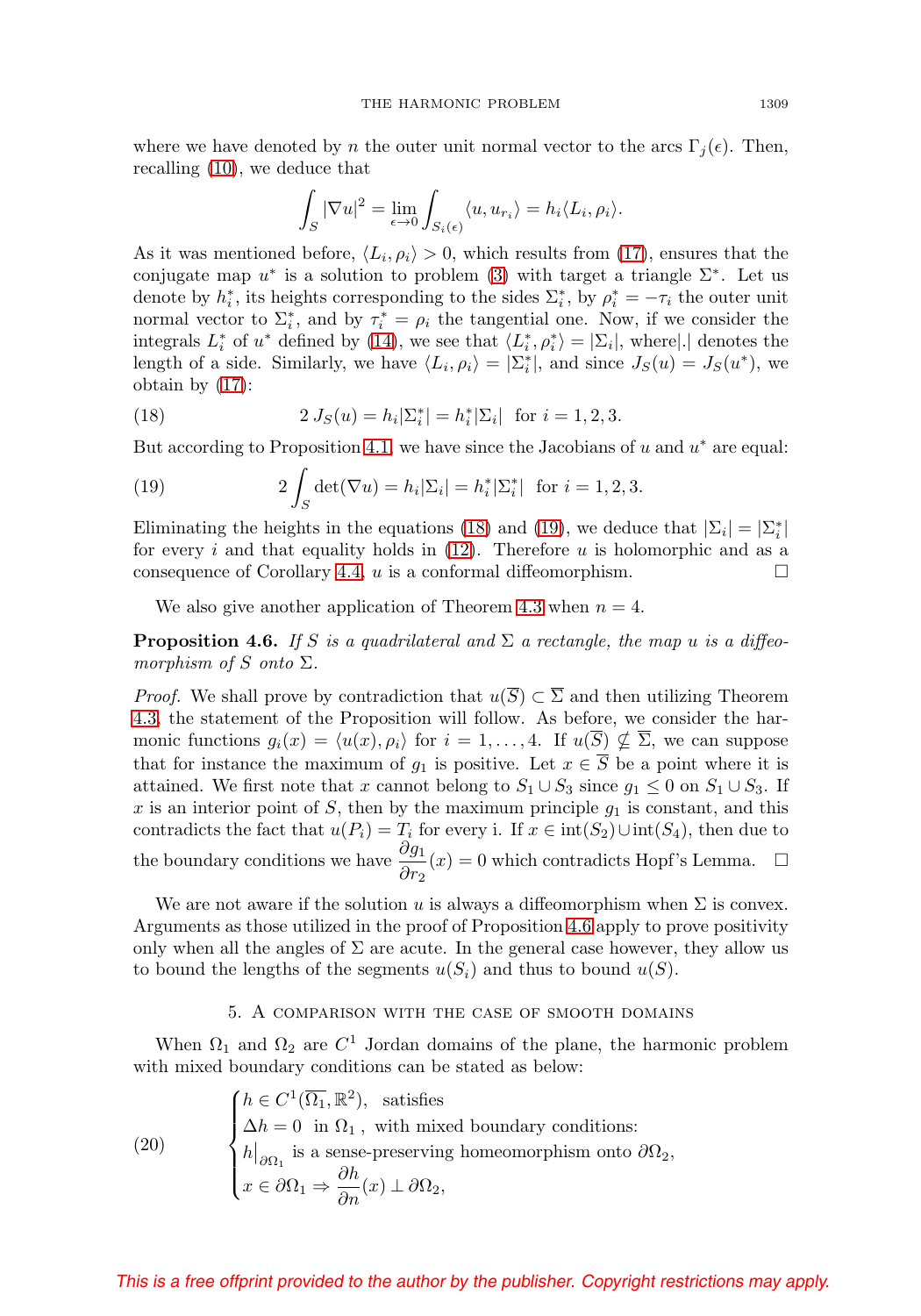where *n* denotes the outer unit normal vector to  $\partial\Omega_1$  and the restriction of a map. Supposing now that  $\Omega_1$  and  $\Omega_2$  are  $C^{1,\alpha}$  Jordan domains (with  $\alpha \in (0,1)$ ), the conformal diffeomorphisms between  $\Omega_1$  and  $\Omega_2$  provided by the Riemann mapping theorem are  $C^1(\overline{\Omega_1}, \mathbb{R}^2)$  $C^1(\overline{\Omega_1}, \mathbb{R}^2)$  $C^1(\overline{\Omega_1}, \mathbb{R}^2)$  smooth (cf. [\[13\]](#page-14-6)), and thus they solve problem [\(20\)](#page-10-3) <sup>2</sup>. Their Dirichlet's energy is equal to the area of  $\Omega_2$ . Furthermore, in the class H of harmonic maps in  $\Omega_1$ ,  $C^1(\overline{\Omega_1}, \mathbb{R}^2)$  smooth, and whose restrictions to  $\partial\Omega_1$  are sense-preserving homeomorphisms onto  $\partial\Omega_2$ , these conformal maps are the only minimizers of  $J_{\Omega_1}$ . This property is established indirectly, by proving that for a map  $h \in H$ ,  $J_{\Omega_1}(h)$  is greater or equal to the area of  $\Omega_2$ .

The Proposition below is the analog of Proposition [4.1](#page-7-2) for smooth domains.

<span id="page-11-1"></span>**Proposition 5.1.** Let  $\Omega_1$  and  $\Omega_2$  be two  $C^1$  Jordan domains, then for every map h in the class H,

(21) 
$$
\int_{\Omega_1} \det(\nabla h) = |\Omega_2| \leq J_{\Omega_1}(h) \text{ where } |\Omega_2| \text{ denotes the area of } \Omega_2,
$$

and equality holds if and only if h is holomorphic in  $\Omega_1$ .

*Proof.* We will just prove that the integral over  $\Omega_1$  of the Jacobian of h is equal to the area of  $\Omega_2$ . For the other statements we will refer to the proof of Proposition [4.1.](#page-7-2) Once again, we will utilize the vector field  $X = (\det(h, h_{x_2}), \det(h_{x_1}, h)),$ and associate to each point of  $\partial\Omega_1$ , the positively oriented orthonormal basis  $(n, t)$ where n is the outer unit normal vector to  $\partial\Omega_1$  and t the tangential one. Similarly, for every point of  $\partial\Omega_2$ , we shall denote by  $(\nu, \tau)$  the corresponding basis. The divergence theorem applied to X in  $\Omega_1$  gives:

$$
\int_{\Omega_1} 2 \det(\nabla h) = \int_{\partial \Omega_1} \det(h, h_t) = \int_{\partial \Omega_1} |h| |h_t| \sin(h, h_t)
$$
  
= 
$$
\int_{\partial \Omega_1} \langle h, \nu \rangle |h_t|
$$
, and doing a change of variable we obtain:  
= 
$$
\int_{\partial \Omega_2} \langle y, \nu(y) \rangle d\sigma(y)
$$
 (where  $d\sigma(y)$  is the length element of  $\partial \Omega_2$ )  
=  $2|\Omega_2|$ , by the divergence theorem applied to the identity.

**Corollary 5.2.** Let  $\Omega_1$  and  $\Omega_2$  be two  $C^{1,\alpha}$  Jordan domains. Then, the conformal diffeomorphisms of  $\Omega_1$  onto  $\Omega_2$  are the only minimizers of  $J_{\Omega_1}$  in the class H.

*Proof.* According to Proposition [5.1,](#page-11-1) the conformal diffeomorphisms of  $\Omega_1$  onto  $\Omega_2$ are minimizers of  $J_{\Omega_1}$  in the class H, since their Dirichlet's energy is equal to the area of  $\Omega_2$ . On the other hand, by Proposition [5.1,](#page-11-1) every minimizer of  $J_{\Omega_1}$  in the class H is holomorphic in  $\Omega_1$ , and thus, by the argument principle, conformal.  $\Box$ 

We note that if  $\Omega_2$  is convex, Proposition [5.1,](#page-11-1) remains valid for every map  $h \in C(\overline{\Omega_1}, \mathbb{R}^2)$ , harmonic in  $\Omega_1$ , and whose restriction to  $\partial \Omega_1$  is a sense-preserving homeomorphism onto  $\partial\Omega_2$ . Indeed, in this case, we know by the Radó–Kneser– Choquet theorem that h is a diffeomorphism of  $\Omega_1$  onto  $\Omega_2$ .

<span id="page-11-0"></span><sup>&</sup>lt;sup>2</sup>It will be shown in the next section that they are also the only solutions of problem [\(20\)](#page-10-3).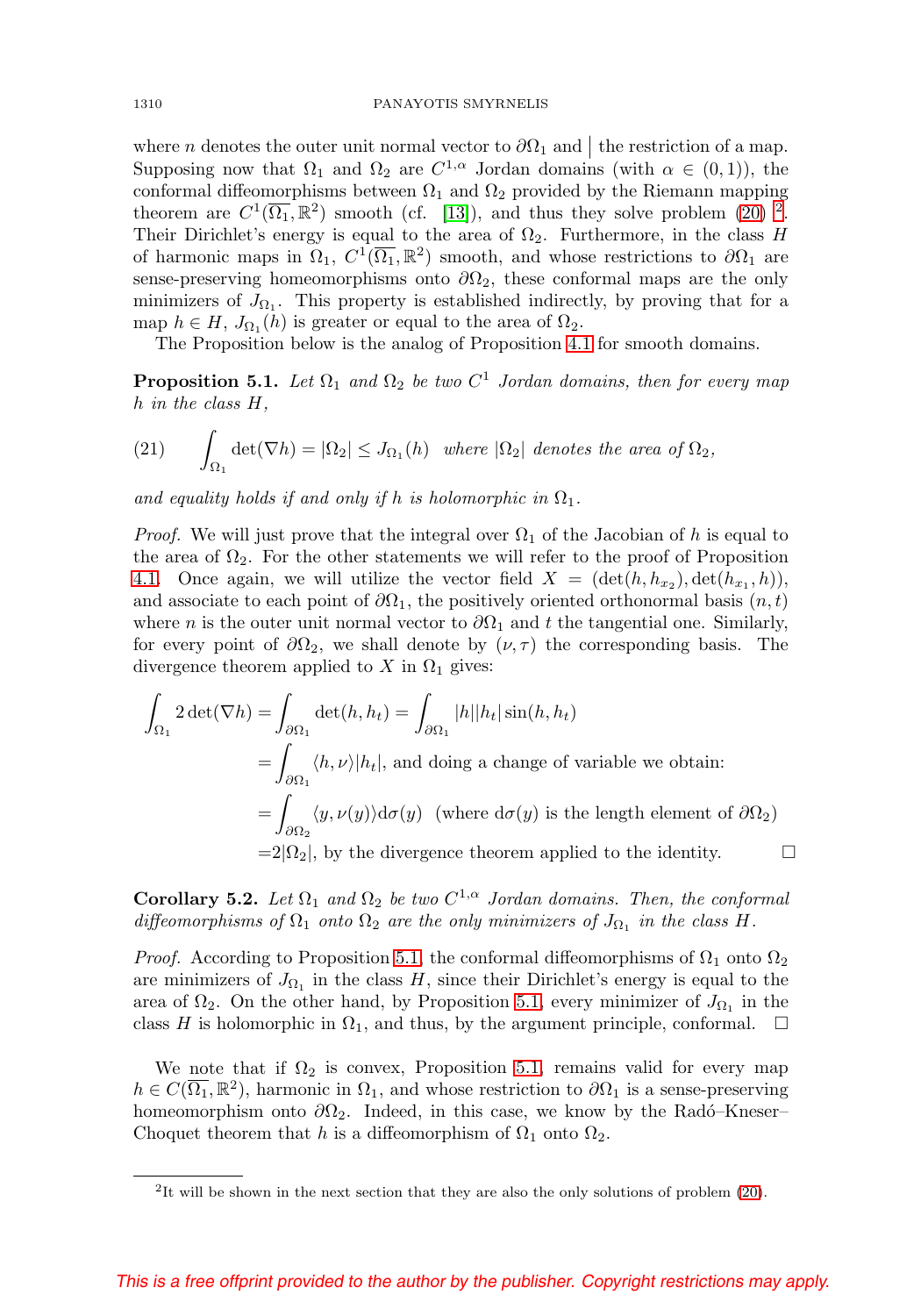#### THE HARMONIC PROBLEM 1311

## 6. The propagation of conformal boundary conditions in smooth domains of the plane

In this section, we show how conformal boundary conditions for a harmonic map u defined in a smooth domain, propagate in the interior of the set. We prove a general theorem (Theorem [6.2\)](#page-12-0) which applies to a pair  $(u, v)$  of harmonic maps and then, by considering the pair  $(u, u)$ , particularize it to obtain the aforementioned results. In what follows  $\Omega$  will always be a Jordan domain of the plane, at least  $C^1$  smooth. To each point of  $\partial\Omega$ , we associate the positively oriented orthonormal basis  $(n, t)$  where n is the outer unit normal vector to  $\partial\Omega$  and t the tangential one. We first establish

<span id="page-12-2"></span>**Proposition 6.1.** Let  $\Omega$  be a  $C^1$  Jordan domain of the plane, let  $u, v \in C^1(\overline{\Omega}, \mathbb{R}^m)$ be two harmonic maps in  $\Omega$ , and let  $a := (a_1, a_2) \in \mathbb{R}^2$ . Then,

<span id="page-12-3"></span>
$$
(22)\ \int_{\partial\Omega} \left( \left[ \langle u_n, v_n \rangle - \langle u_t, v_t \rangle \right] \langle x - a, n \rangle + \left[ \langle u_n, v_t \rangle + \langle u_t, v_n \rangle \right] \langle x - a, t \rangle \right) d\sigma(x) = 0.3
$$

*Proof.* We consider the following vector fields, defined on  $\overline{\Omega}$ :

$$
X_1 := (x_1 - a_1) (\langle u_{x_1}, v_{x_1} \rangle - \langle u_{x_2}, v_{x_2} \rangle, \langle u_{x_1}, v_{x_2} \rangle + \langle u_{x_2}, v_{x_1} \rangle),
$$
  
\n
$$
X_2 := (x_2 - a_2) (\langle u_{x_1}, v_{x_2} \rangle + \langle u_{x_2}, v_{x_1} \rangle, -\langle u_{x_1}, v_{x_1} \rangle + \langle u_{x_2}, v_{x_2} \rangle),
$$
  
\nand 
$$
X := X_1 + X_2.
$$

We check that div  $X = 0$ ,

$$
\langle X, n \rangle = \big[ \langle u_n, v_n \rangle - \langle u_t, v_t \rangle \big] \langle x - a, n \rangle + \big[ \langle u_n, v_t \rangle + \langle u_t, v_n \rangle \big] \langle x - a, t \rangle,
$$
  
and apply the divergence theorem to X in  $\Omega$ .

With the help of Proposition [6.1,](#page-12-2) we prove

<span id="page-12-0"></span>**Theorem 6.2.** Let  $\Omega$  be a  $C^{1,\alpha}$  Jordan domain of the plane (with  $0 < \alpha < 1$ ), let  $u, v \in C^1(\overline{\Omega}, \mathbb{R}^m)$  be two harmonic maps in  $\Omega$ , and suppose that one of the following is true:

(i) 
$$
\forall x \in \partial\Omega : \langle u_n, v_t \rangle + \langle u_t, v_n \rangle = 0.
$$

(ii)  $\forall x \in \partial \Omega : \langle u_n, v_n \rangle - \langle u_t, v_t \rangle = 0.$ 

Then, for every  $x \in \overline{\Omega}$ , we have

<span id="page-12-4"></span>(23) 
$$
\langle u_{x_1}, v_{x_1} \rangle - \langle u_{x_2}, v_{x_2} \rangle = 0 \text{ and } \langle u_{x_1}, v_{x_2} \rangle + \langle u_{x_2}, v_{x_1} \rangle = 0.
$$

*Proof.* We note that assumption (ii) (respectively (i)) holds for the pair of harmonic maps  $(u, v)$  if and only if assumption (i) (respectively (ii)) holds for the pair  $(u, v^*)$ , where  $v^*$  is the conjugate harmonic map of v. Therefore, it suffices to prove the theorem only when assumption (i) is true.

We will first establish the theorem, supposing that (i) holds when  $\Omega$  is the unit disk B, centered at the origin O. Applying Proposition [6.1](#page-12-2) with  $a = O$ , we see that there exists a point  $M \in \partial B$  such that

$$
\langle u_n(M), v_n(M) \rangle - \langle u_t(M), v_t(M) \rangle = 0.
$$

After a rotation of coordinates, we can suppose that  $M = (1, 0)$ . Next, we note that the relation  $((u_{x_1}, v_{x_1}) - \langle u_{x_2}, v_{x_2} \rangle)_{x_2} = (\langle u_{x_1}, v_{x_2} \rangle + \langle u_{x_2}, v_{x_1} \rangle)_{x_1}$  holds in B

<span id="page-12-1"></span> $3(22)$  $3(22)$  is a Pohozaev-type identity (cf. [\[14\]](#page-14-7)). Its proof is based on the technique utilized in [\[2\]](#page-14-8) to establish the weak monotonicity formula for semilinear elliptic systems.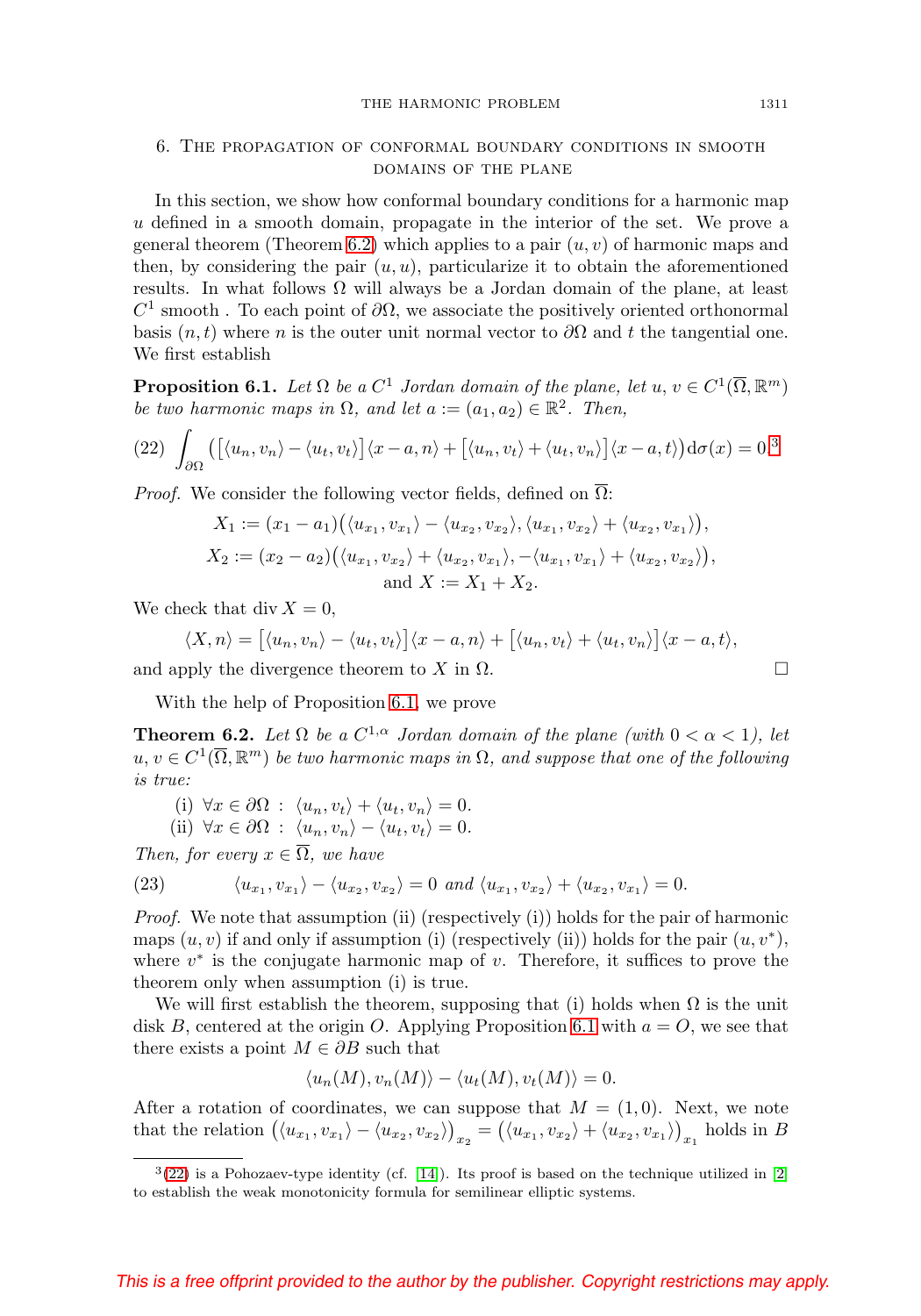for every pair of harmonic maps  $(u, v)$ , and thus ensures the existence of a function k defined by the compatibility conditions:

(24) 
$$
k_{x_1} = \langle u_{x_1}, v_{x_1} \rangle - \langle u_{x_2}, v_{x_2} \rangle
$$
 and  $k_{x_2} = \langle u_{x_1}, v_{x_2} \rangle + \langle u_{x_2}, v_{x_1} \rangle$ .

One can check that  $\Delta k = 0$  in B and  $k \in C^1(\overline{B}, \mathbb{R})$ . If we set  $n = (\cos \theta, \sin \theta)$ ,  $t = (-\sin \theta, \cos \theta)$ , and define the vectors  $n' = (\cos 2\theta, \sin 2\theta), t' = (-\sin 2\theta, \cos 2\theta)$ , we also have on the boundary  $\partial B$ :

(25) 
$$
k_{n'} = \langle u_n, v_n \rangle - \langle u_t, v_t \rangle
$$
, and  $k_{t'} = \langle u_n, v_t \rangle + \langle u_t, v_n \rangle = 0$  by assumption.

Since t is parallel to t' if and only if  $x = M$  or  $x = M' := (-1,0)$ , we see that for every  $x \in \partial B \setminus \{M, M'\},\$  there exists an outward vector N at x such that  $k_N(x) = 0$ . Recalling that  $k_n(M) = 0$ , we deduce thanks to the maximum principle, that whatever be the value of  $k_n(M')$ , k is constant in  $\overline{B}$ . This completes the proof when  $\Omega = B$ . We mention that the same arguments apply to prove the theorem when  $\Omega$  is a  $C^1$  smooth, convex domain.

Now, let us suppose that  $\Omega$  is a  $C^{1,\alpha}$  Jordan domain of the plane, and that the pair of harmonic maps  $(u, v)$  satisfies (i) on  $\partial\Omega$ . We consider a conformal map f of B onto  $\Omega$ , which extends to a homeomorphism of  $\overline{B}$  onto  $\overline{\Omega}$ . Furthermore, since  $\Omega$  is  $C^{1,\alpha}$  smooth, the extension of f is continuously differentiable on  $\overline{B}$  and has a non-vanishing derivative at every point of  $\partial B$  (cf. [\[13\]](#page-14-6)). That is, the conformality of f extends to  $\partial B$ . Setting  $U := u \circ f$  and  $V := v \circ f$ , the pair of harmonic maps  $(U, V)$  satisfies assumption (i) on  $\partial B$ . Thus, [\(23\)](#page-12-4) holds for the pair  $(U, V)$  in B, and also for the pair  $(u, v)$  in  $\overline{\Omega}$ .

Taking  $v = u$  in the previous theorem, we immediately obtain

**Corollary 6.3.** Let  $\Omega$  be a  $C^{1,\alpha}$  Jordan domain of the plane (with  $0 < \alpha < 1$ ), let  $u \in C^1(\overline{\Omega}, \mathbb{R}^m)$  be a harmonic map in  $\Omega$ , and suppose that one of the following is true:

(i) 
$$
\forall x \in \partial \Omega : \langle u_n, u_t \rangle = 0.
$$

(ii) 
$$
\forall x \in \partial \Omega : |u_n| = |u_t|
$$
.

Then, u is isothermal in  $\overline{\Omega}$ , that is, for every  $x \in \overline{\Omega}$  we have

(26) 
$$
\langle u_{x_1}, u_{x_2} \rangle = 0 \text{ and } |u_{x_1}| = |u_{x_2}|.
$$

Finally, for harmonic maps taking their values in the plane we can give a more precise result.

<span id="page-13-0"></span>**Corollary 6.4.** Let  $\Omega_1$  be a  $C^{1,\alpha}$  Jordan domain of the plane (with  $0 < \alpha < 1$ ), let  $u \in C^1(\overline{\Omega_1}, \mathbb{R}^2)$  be a harmonic map in  $\Omega_1$ , and suppose that one of the following is true:

(i) 
$$
\forall x \in \partial \Omega_1 : \langle u_n, u_t \rangle = 0.
$$

(ii) 
$$
\forall x \in \partial \Omega_1 : |u_n| = |u_t|
$$
.

Then, u is either holomorphic in  $\Omega_1$ , or antiholomorphic in  $\Omega_1$  (that is,  $\overline{u}$  is holomorphic in  $\Omega_1$ ). If in addition, u carries  $\partial\Omega_1$  in a sense-preserving manner onto a Jordan curve  $\Gamma$  bounding a domain  $\Omega_2$ , then u is a conformal diffeomorphism of  $\Omega_1$  onto  $\Omega_2$ . In particular, the only solutions of problem [\(20\)](#page-10-3) are the conformal diffeomorphisms between  $\Omega_1$  and  $\Omega_2$ .

*Proof.* Since u is isothermal in  $\Omega_1$ , we have  $2 \det(\nabla u) = \pm |\nabla u|^2$  and at the points where  $\det(\nabla u) > 0$  (respectively  $\det(\nabla u) < 0$ ) u is holomorphic (respectively